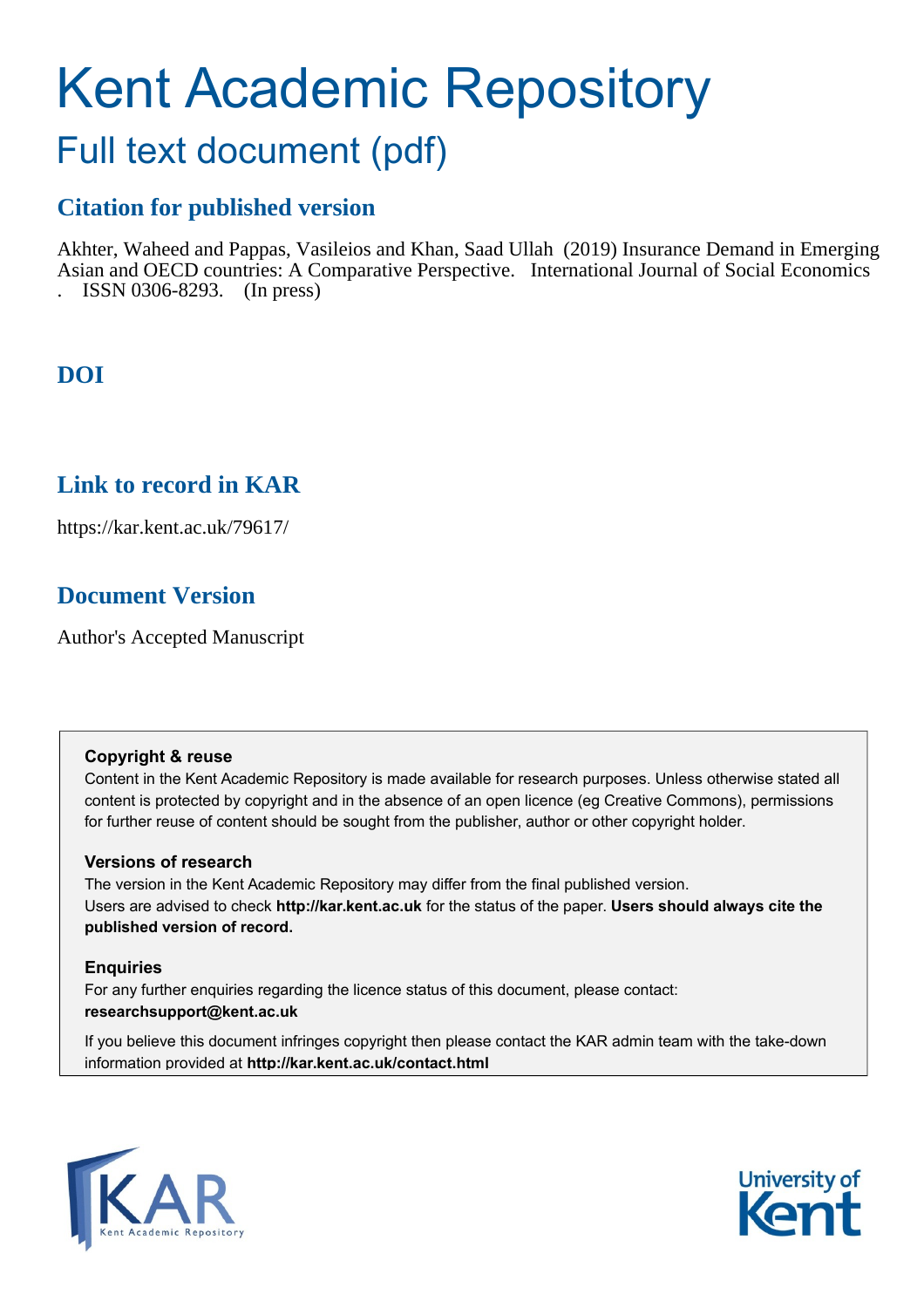## **Insurance Demand in Emerging Asian and OECD countries: A Comparative Perspective**

#### **Abstract**

**Purpose:** In this paper we aim to assess insurance demand across selected Asian and OECD countries during the period of the global financial crisis.

**Methodology:** We collected data from 55 emerging Asian and OECD countries during the period of the global financial crisis. Our methodology relies on panel regressions. Separate models are run for the Asia/OECD economies and a follow-up distinction between  $\frac{high/low}{low}$  income regions is also made.

Findings: We find that global financial crisis affects negatively the general insurance demand particularly in **high-income** region. Higher dependency ratio in Asia tends to decrease insurance demand, whereas Education in case of Asia positively influences insurance demand indicating that higher literacy rate can be helpful to capture the potential customers. Our results further reveal that life insurance is an important driver for insurance demand in OECD countries whereas general insurance demand is higher in the Asian economies.

**Research Limitation:** A limitation of this study is that data sets employed do not differentiate between different life and general insurance products.

**Practical Implications:** This study is helpful for regulators, policy makers and insurance providers to evaluate, assess and monitor insurance demand in relevant countries.

**Originality:** This is one of the pioneering studies that have assessed insurance demand among emerging Asian and OECD countries during the period of the global financial crisis.

**Key words:** Insurance demand, Asia and OECD regions, Insurance penetrations and BRIP, Global Financial Crisis.

**JEL Classification:** G01, G15, G22, N25.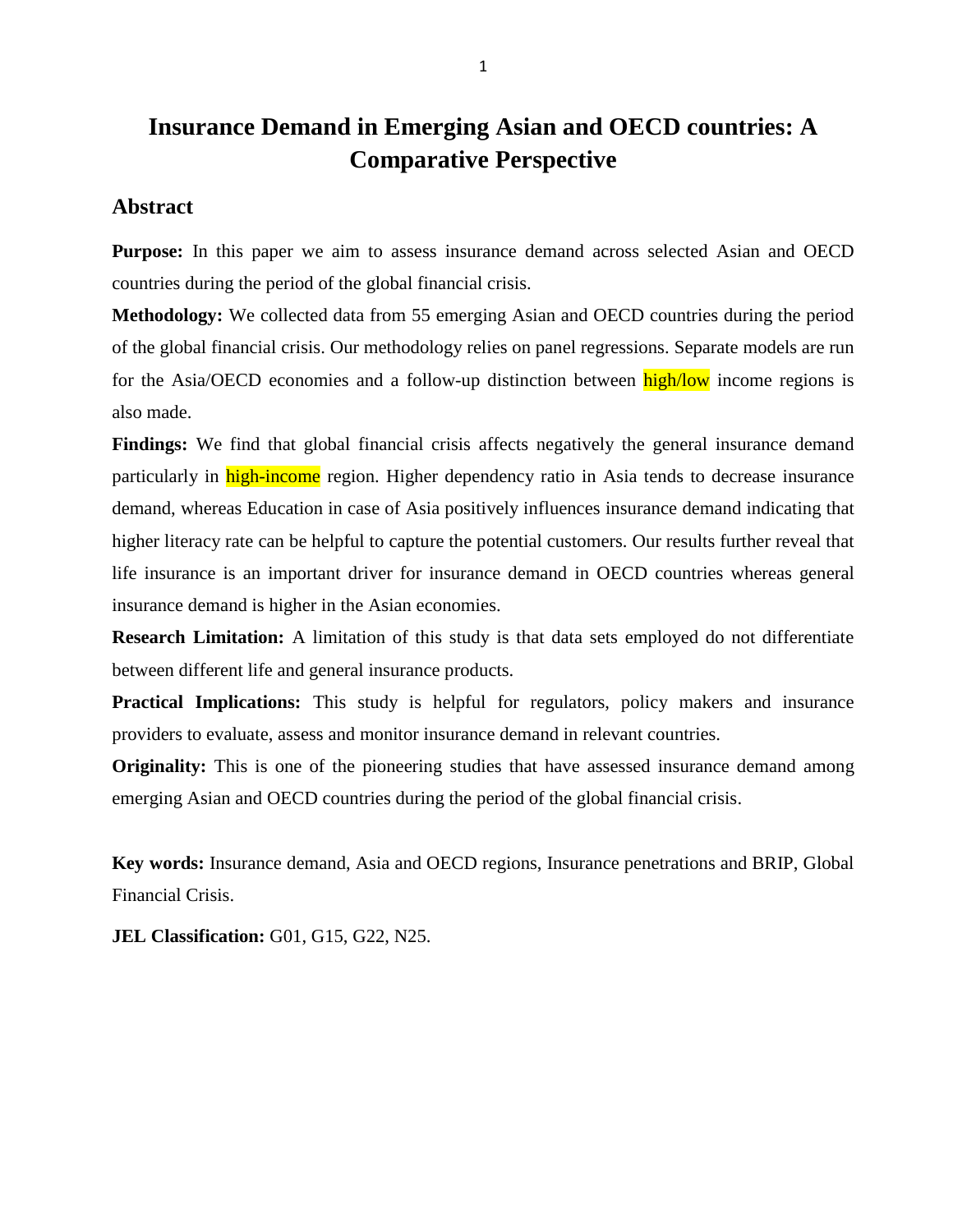#### **1. Introduction**

 $\overline{\phantom{a}}$ 

Insurance exhibits an important contribution to sustainable economic development and growth especially by pooling the public funds and acting as an institutional investor for the corporate sector. Insurance can trigger economic activities but also affect social welfare through proper allocation/disbursements of funds, loss payments and indemnification for longer period of time (Outreville, 1990; Brown, 2000; Park & Lemaire, 2012).

In 2007, Europe was in the lead of the insurance market with a market share of 42.48% followed by American region with a market share of 34.21%, then Asia with 20.35% and finally Africa with 1.66%. By 2014, the European market share had declined to 35.53%, followed by similar drops in the American region (down to 33.36%) and Africa (down to 1.44%). At the same time period the Asian insurance market share has risen to 27.57%. OECD market share was 89.84% in 2007 but reduced to 80.59% in 2014 (Swiss-Re, 2015).

During the past few decades, the insurance industry has been through a series of financial crises. The most prominent ones are US Liability insurance crisis of early 1980s and collapse of 300 years old Lloyd's insurance in early 1990s (Baluch et al., 2011). The global financial crisis (GFC) of 2007, primarily considered a banking crisis, also has a drastic impact on insurance industry causing higher unemployment and decline in economic growth (Schich, 2009). The GFC had dampened the economic activities initially but later on government interventions through its bailout packages and financial sector's insurance-linked secured investment portfolio building stabilized the economic conditions<sup>1</sup>. The thorough economic impact of the GFC has not left the insurance sector unscathed. Several researchers have investigated the impact of GFC on insurance demand in developed countries like US, UK and Europe (Harrington, 2009; Schich, 2009; Baluch et al., 2011; Firtescu, 2014; Trinh et al., 2016; Akhter et al., 2017). However, little focus has been given to the insurance demand in the emerging Asian economies.

In this paper, we investigate the determinants of insurance demand in emerging Asian and advanced OECD economies. We selected Asian region as it has the third largest insurance market

<sup>&</sup>lt;sup>1</sup> Insurance firms were given financial support, such as the US government's emergency bridge loan of \$85 Billion to American International Group (AIG) to avoid bankruptcy. It has been estimated that during the GFC about \$261 billion of credit losses and write-downs were accumulated in the insurance sector around the world (Ostry et al., 2010; Beck et al., 2010).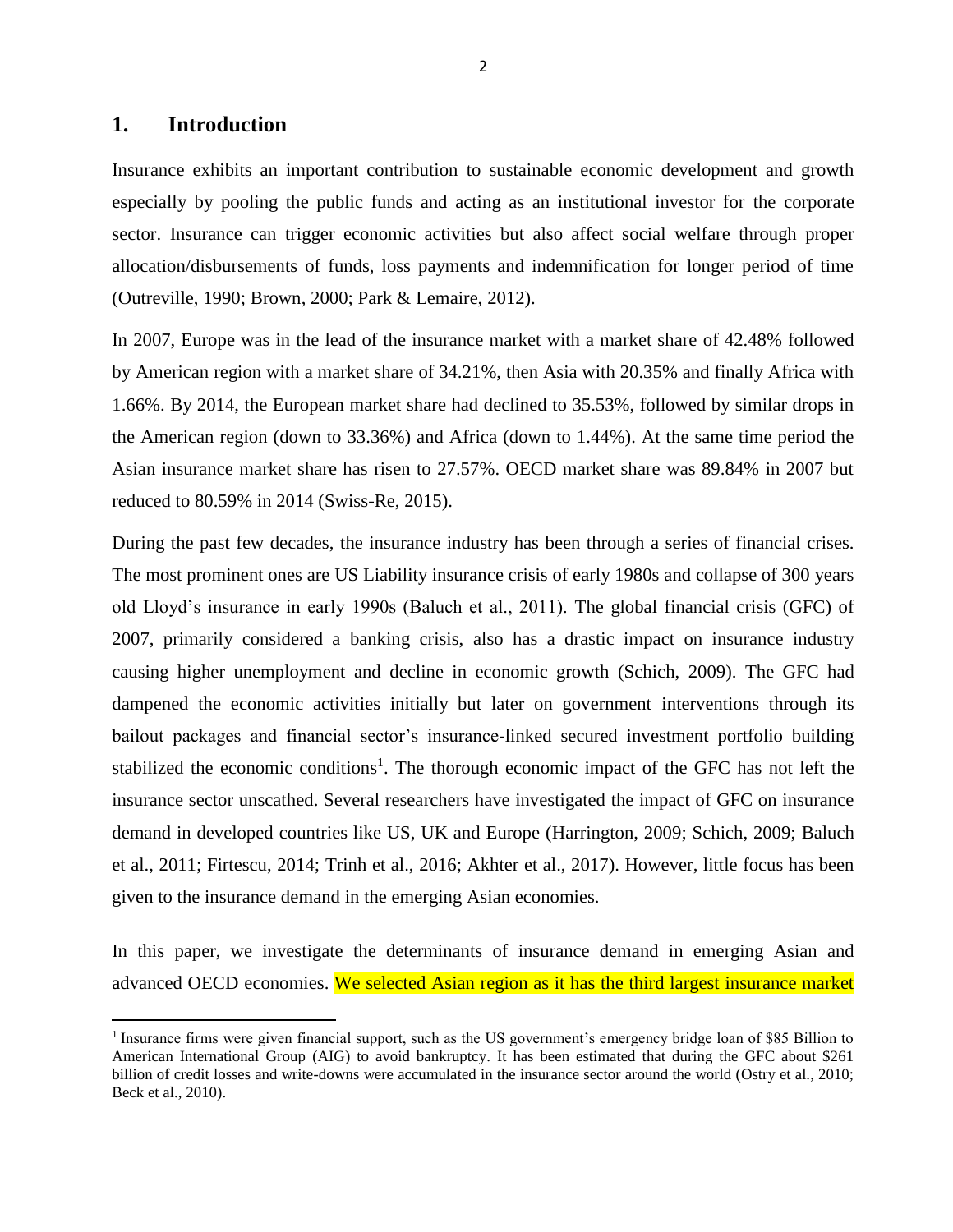after Europe and America and its market share is on the rise even after the global financial crisis (Swiss-Re, 2015). We compared it OECD region as it consists of advanced countries with higher insurance penetration (Swiss-Re, 2015). Our study sample comprises 25 emerging Asian and 30 OECD countries as a reference group, while the period of study ranges from 2004 to 2013, giving us good coverage of the GFC. In our methodology, we utilize panel regressions and control for key economic and demographic factors that are known from the literature to influence insurance demand.

As a preview of our findings, GDP per capita and financial developments are the key factors to influence positively insurance demand across both Asian and OECD region. The positive link indicates that economic and financial sector developments stimulate the demand for insurance products. As far as demographic factors are concerned, education, life expectancy, dependency and urbanization have the expected contribution to insurance demand. In particular, the dependency ratio shows a negative relationship, while education (in Asian region), life expectancy and urbanization are positively linked to insurance demand. Inflation factor is significant only in case of general insurance and for Asian region. Among demographic factors life expectancy effects across Asian region to both life and general insurance while significant only to life insurance in OECD region.

Allowing for a high/low income split of the two country groups shows that higher GDP per capita and increased financial developments have a stronger positive relationship in the high rather than the low-income regions. Moreover, low education and high dependency ratios are significant factors for the **low-income** regions revealing that lack of awareness among them significantly causing decline in insurance demand.

The study has several contributions to the existing literature. First, we compare life and general insurance as these are the most widely used forms of insurance contributing to more than 90% of world insurance revenues (Swiss Re, 2015). Second, we contrast between two measures of insurance (both life and general insurance) demand; namely the Benchmark Ratio of Insurance Penetration  $(BRIP)^2$  and the relative insurance penetrations. A third contribution rests with the

 $\overline{a}$ 

<sup>2</sup> Benchmark Ratio of Insurance Penetration (BRIP) is measured through country actual penetration divided by world average penetration for both life and general insurance. It reveals the insurance demand with respect to certain benchmark (world insurance) and overcome the shortcomings of insurance density and simple penetration. Here we follow the Zheng et al. (2009) to use BRIP as a measure of insurance demand.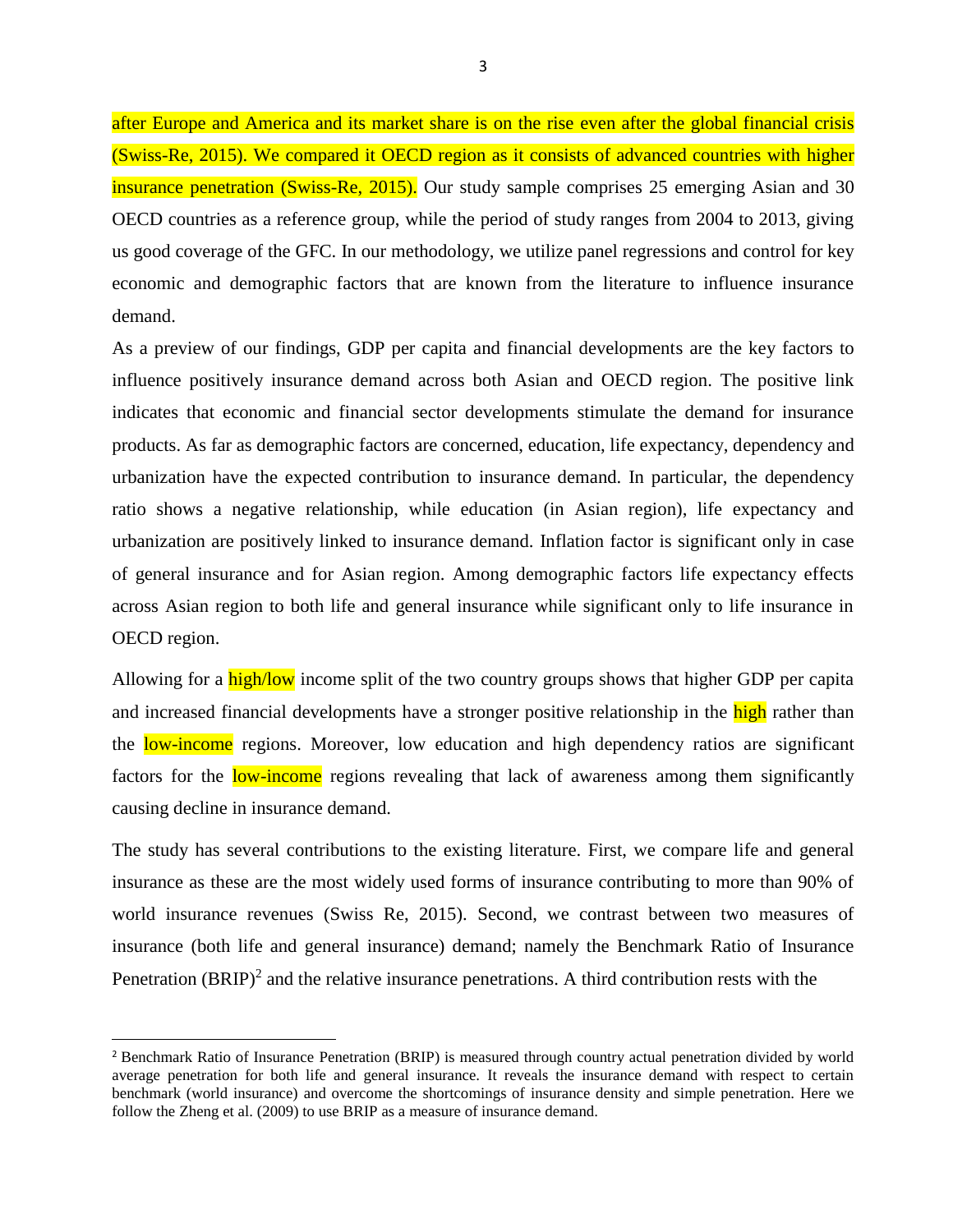comparative analysis of two types of insurance across two regions i.e. emerging Asian economies and the OECD. We have identified the factors that have significant impact on insurance demand in both regions. Specifically, our included indicators capture not only economic factors but also demographic characteristics such as, education and dependency ratio that could highlight differences for both types of insurance demands.

Our paper comprises of 5 sections of which this is the first. Section 2 discusses the extant literature regarding insurance demand determinants. In a third section, we report our research methodology and describe the dataset, data sources and data transformations. Empirical results are presented and discussed in a fourth section. In the final section we conclude based on our findings and discussions.

#### **2. Literature Review**

Yaari's work (1965) is the pioneering study in life insurance demand in which he develops an insurance model with uncertain lifetime and argues that an individual expected utility increases with increase in insurance premium. Extending Yaari's model, Lewis (1989) argues that individuals prefer the life insurance to maximize their life time utility. Browne and Kim (1993) provided international evidence on insurance demand. They found that life insurance demand was positively associated with country national income and social security expenditures whereas it was negatively associated with inflation. They further revealed that economic development and financial stability greatly increased the life insurance demand. Schlesinger (2000) extends the single risk model to account for multiple risks such as insolvency risk (in which insurer may not pay its claims in full) and background risk (that includes other risks). Einav and Finkelstein (2011) conducted an empirical study based on insurance demand theory and found that adverse selection of customers exists in some insurance markets. They also discovered that some markets exhibit advantageous selection.

Inflationary pressure affects the demand of insurance as customers are sensitive to the future (often uncertain) value of insurance policies (Babbel, 1985; Feyen, Lester, and Rocha, 2011). Potential customers respond sensitively to expected or realized inflation; thus, reducing insurance consumption (Babbel,1985). Fortune (1973) in his study regarding life insurance in the US market found high sensitivity between the optimal amount of life insurance, wealth and the real interest rate.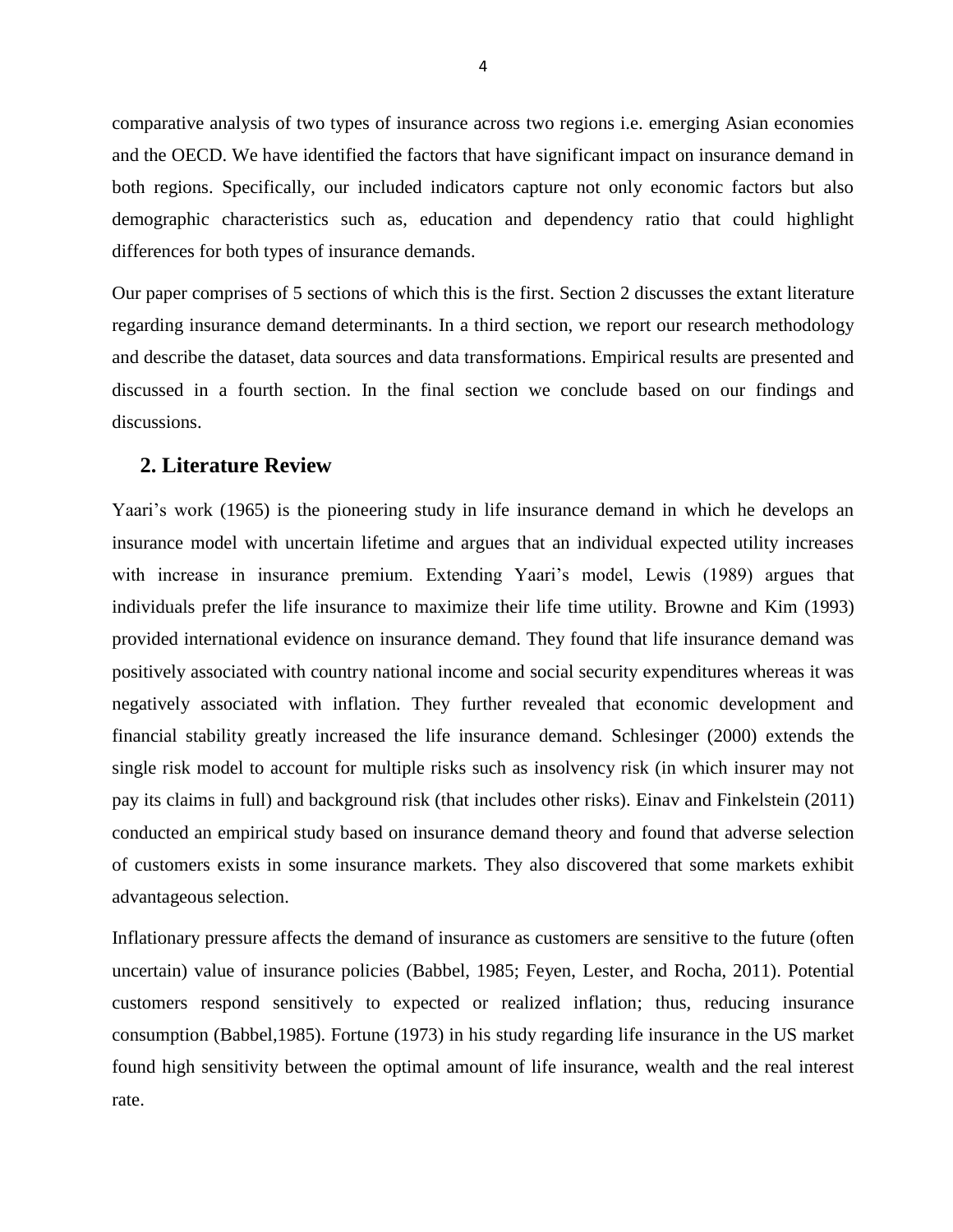Beenstock, Dickinson and Khajuria (1986) verified a link between macro-economic and demographic factors upon insurance demand. In particular, a positive impact between each of age, life expectancy, dependency ratio, income and interest rate to insurance demand is documented, while social security coverage bears a negative impact. Truett and Truett (1990) further verified that the level of education positively affects demand insurance. Browne and Kim (1993) investigated macro-economic and demographic factors as key demand determinants finding income and social security expenditures positively influencing while inflation having negative impact on insurance demand. In a related context, Outreville (1996) claimed that price of insurance, personal disposable income and the level of financial development has a significant impact. Browne, Chung, and Frees (2000) illustrated that wealth holding, legal regularity system, income level, control and shares of foreign companies in insurance marketing the country are important in reshaping decision to go for insurance plans. Ward and Zurbruegg (2002) focused on 4 broader categories of macroeconomic, demographic, political and legal factors. They found that improved civil rights, political stability, Income level, inflation rate, insurance price charged as premiums and provisions for social welfare significantly improve the insurance demand. Beck and Webb (2003) also found a positive impact of per capita income, banking sector development, private saving rate, real interest rate and old dependency on insurance demand. They also found the negative impact of schooling, inflation, young dependency and anticipated inflation. Nesterova (2008) found that higher life expectancy at birth, income level; old dependency ratio had positive impact on insurance demand while financial development indicator, inflation and real interest rate had negative impact. Çelik and Kayali (2009) investigated insurance demand determinants and found a positive impact of population and income while education level and inflation found having negative impact. Feyen, Lester and Rocha (2011) studied macroeconomic, demographic, sociocultural and institutional-market structure factors impact on insurance demand. Their research findings depicted positive impact of income, population, population density, age dependency,

private ownership, legal framework, while negative impact of inflation and life expectancy.

Hwang and Gao (2003) focused on the impact of macroeconomic and demographic factors on insurance demand across the Chinese insurance market. Their research findings revealed positive yet insignificant impact of inflation, while significant and positive impact of income, education and urbanization. Rising income levels affect insurance consumption and expenditure pattern, which may lead to purchase insurance policy plans either to save for their dependents or for their

5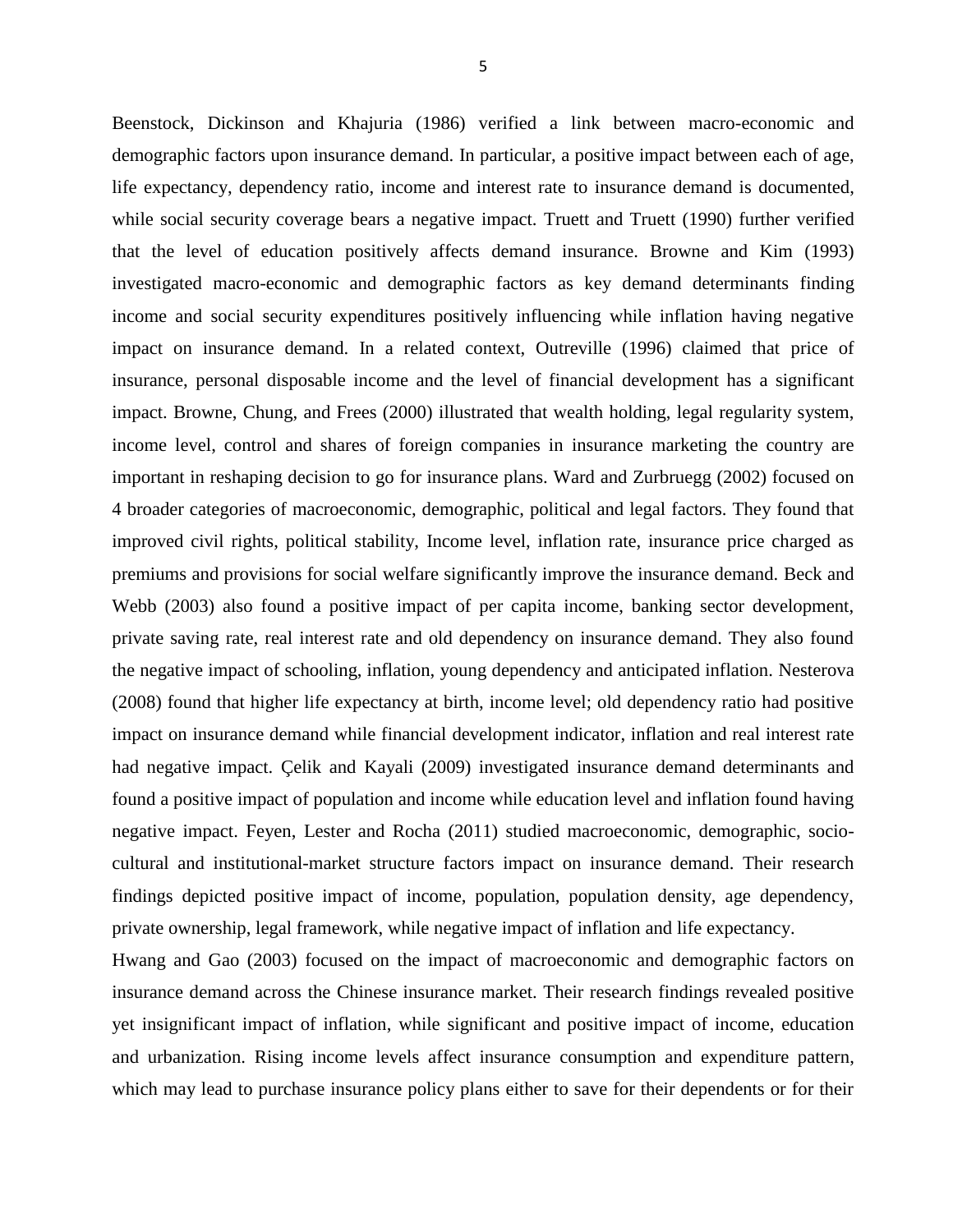after-retirement life. Kjosevski (2012) focused on environment specific factors found GDP per capita, inflation, health expenditure, level of education and rule of law had significant impact on insurance demand across Central and South-Eastern European Countries.

Investors often make investment decisions typically involving a mix of financial assets, financial instruments or insurance policies on the basis of their return/risk appetite, with financial crisis known to affect such investment decisions (Burnett and Palmer, 1984; Savvides, 2006). Firtescu (2014) focused on economic, technological, demographic, insurance market and institutional factors on insurance demand to check the crisis impact. They described that for the period before crisis, there is continuous increase in the share of insurance industry revenues from the premiums, while level of employment, GDP per capita and access to the internet have significant positive influences. Trinh et al. (2016) investigated the GFC impact on non-life insurance demand using economic, institutional, demographic, social and structural factors across 67 developed and developing countries. Their research findings revealed that economic freedom, income, bank development, culture, and law system are the key drivers for non-life insurance. Zerriaa and Noubbigh, (2016) focused on life insurance demand across the MENA region using economic and socio-demographic factors. They found a positive impact of GDP per capita income, inflation, financial developments, life expectancy, while dependency ratio and social security were found to negatively impact insurance demand.

Few studies have investigated the insurance demand in Asian and OECD countries. For example, Sen and Madheswaran (2013) focused on Asian economies to investigate the life insurance demand determinants and found Income, financial depth, Inflation, real Interest rate and youth dependency ratio are significant determinants. Similarly, Dragos (2014) focused on investigating insurance demand determinants across Asian and European economies. Their research findings revealed that income does not significantly affect non-life insurance across Asia region while urbanization and education found significant impact on life and non-life insurance. On the other hand, Li et al. (2007) focused on OECD countries using socioeconomic and financial factors as insurance demand determinants. Their research findings revealed positive impact of income elasticity, number of dependents, level of education, financial development and competition on insurance demand. They also documented the negative impact of life expectancy, social security expenditure, inflation and real interest rate.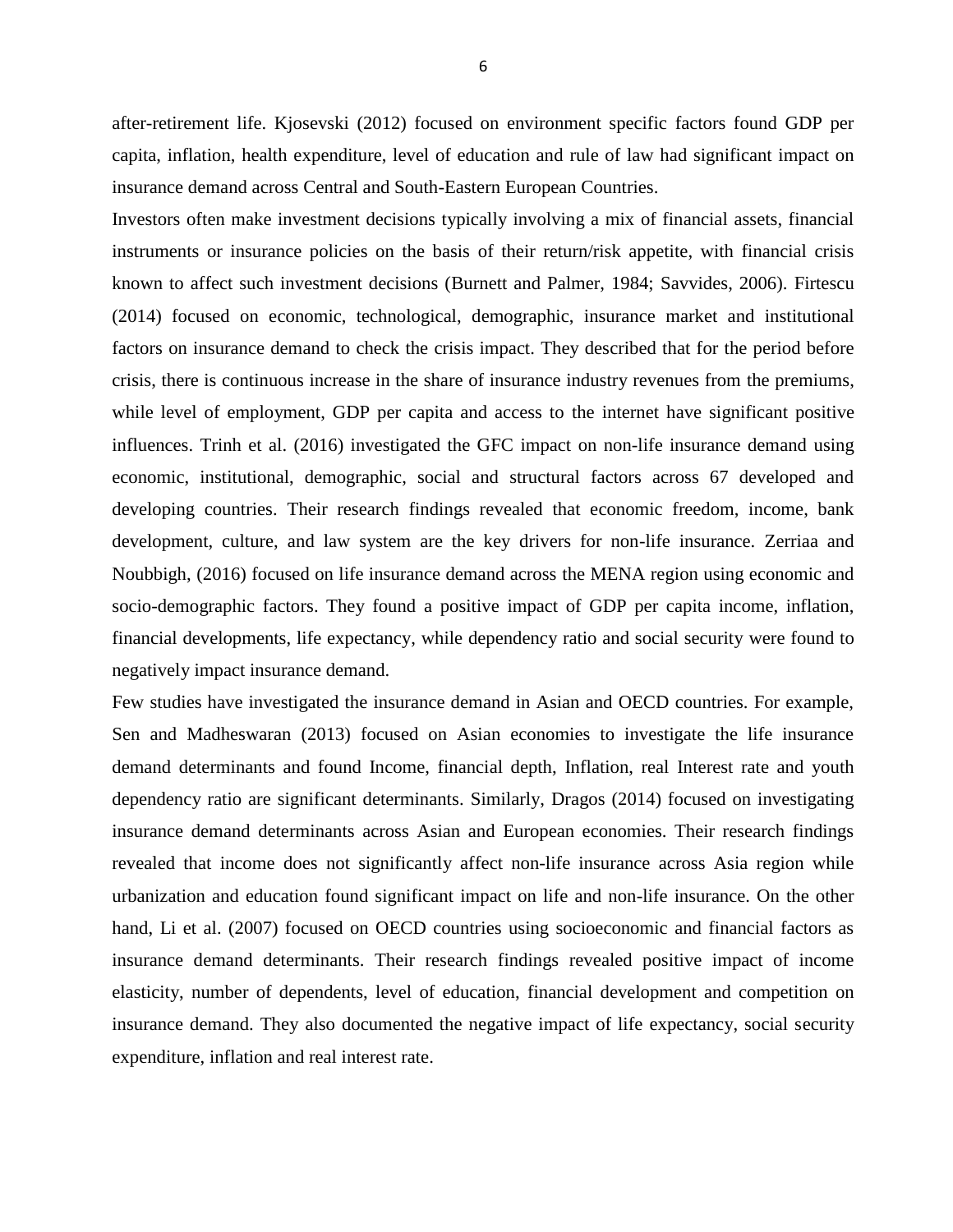From the above-mentioned literature, it is clear that most of the explanatory factors can be grouped into economic and demographic ones. To further account for the effect of global financial crisis, we develop the following hypothesis for our study:

**Hypothesis:** Insurance demand is affected by demographic and economic factors during financial crisis.

#### **3. Methodology**

#### **Data**

 $\overline{\phantom{a}}$ 

Our dataset consists of 25 emerging Asian economies and 30 OECD (excluding Japan, Israel, Korea, Latvia and Luxemburg) based on insurance data availability from OECD database and Swiss-Re Sigma<sup>3</sup>. They are further divided into two regions high and low income regions based on World Bank categorization of countries into higher and lower income. Time period of the study is consisted on 10 years from 2004-2013. Independent variables (socio-demographic and economic) regarding data are collected from the World Development Indicators database.

#### **Econometric model**

The dependent variables in our model are the life and general insurance penetration and their respective BRIP measurements. Separate models are run for the Asia/OECD economies and a follow-up distinction between high/low income regions is also made. The following equation is estimated using panel random effects with cluster robust standard errors, while allowing for country and year fixed effects. All variables are stationary either through log-transformations following Outreville (1996), Zerriaa and Noubbigh, (2016), or through log differencing.

$$
Y_{j,t} = \beta_0 + \beta_1 \times GDP_{j,t-1} + \beta_2 \times Inflation_{j,t-1} + \beta_3 \times Saving rate_{j,t-1} + \beta_4
$$
  
× Financial Sector Development<sub>j,t-1</sub> +  $\beta_5 \times$  Life expectancy<sub>j,t-1</sub> +  $\beta_6$   
× Education<sub>j,t-1</sub> +  $\beta_7 \times$  Urbanization<sub>j,t-1</sub> +  $\beta_8 \times$  Dependency ratio<sub>j,t-1</sub>  
+  $\beta_9 \times$  Crisis<sub>t</sub> +  $\varepsilon_{j,t}$ 

where *j* and *t* index country and time respectively.  $Y_{j,t}$  is either the general/life insurance penetration or the BRIP. Description of variables is given Table 1.

<sup>&</sup>lt;sup>3</sup> List of 25 emerging Asian economies and 30 OECD sample countries are shown in **Appendix I.**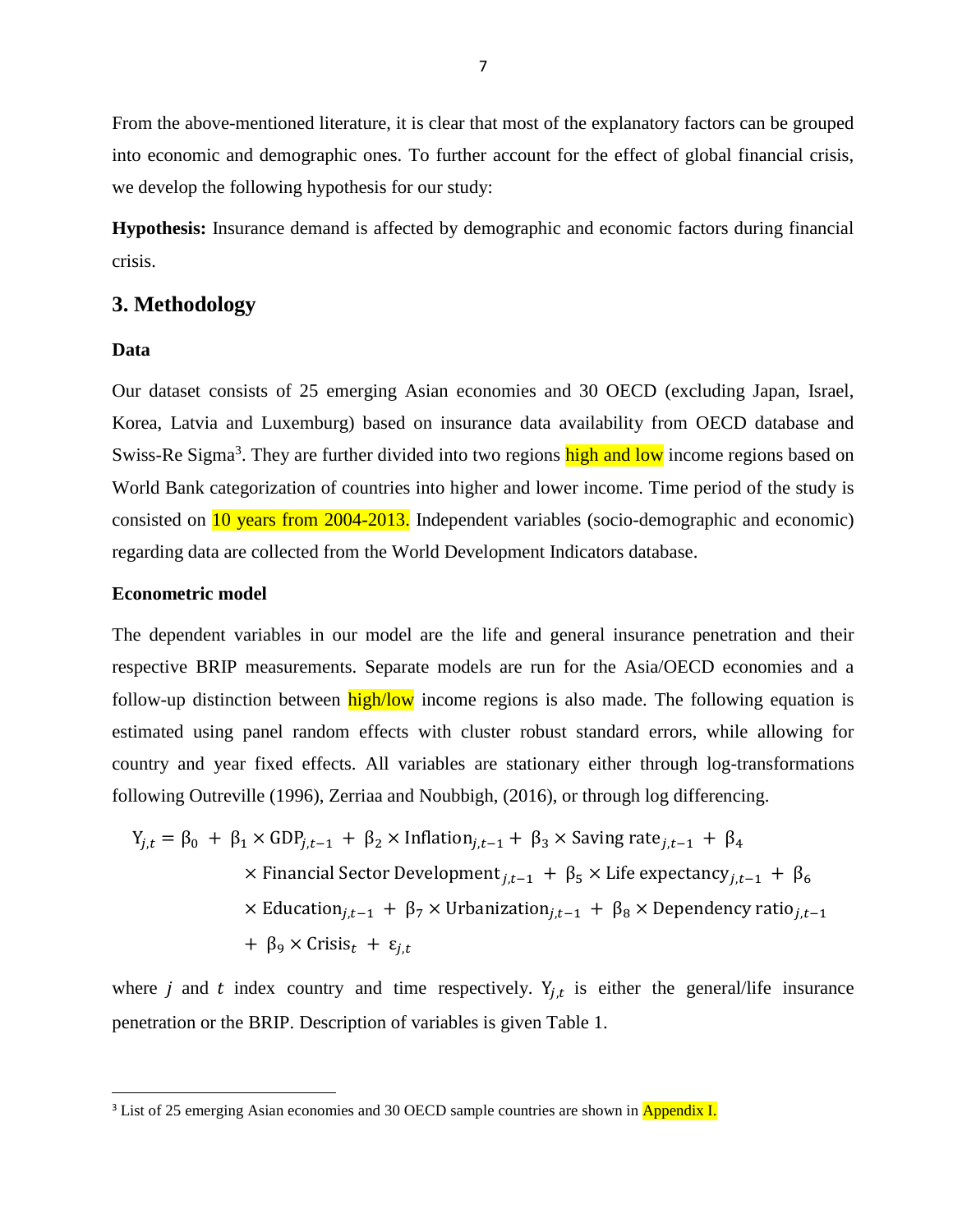**Table 1: Variables Measurement**

| <b>Variable</b>         | <b>Measurement</b>                                                                     | <b>Source</b>                       |
|-------------------------|----------------------------------------------------------------------------------------|-------------------------------------|
| Life/General            | It is obtained each country's life or                                                  | World Insurance Reports, Swiss-     |
| Penetration             | general premium volume divided by                                                      | Re. (2006-2015). Sigma              |
|                         | the country's GDP (Life or General                                                     |                                     |
|                         | insurance volume/GDP). It is used to                                                   |                                     |
|                         | measure insurance demand.                                                              |                                     |
| Life/General            | BRIP refers to 'Benchmark Ratio of                                                     |                                     |
| <b>BRIP</b>             | Insurance Penetration'. It is measured                                                 | World Insurance Reports, Swiss-     |
|                         | through country actual penetration                                                     | Re. (2006-2015). Sigma              |
|                         | divided by world average penetration                                                   |                                     |
|                         | for both life and general insurance.                                                   |                                     |
| Income                  | Per capita income (in US dollar) is                                                    | World Development                   |
|                         | taken as proxy to represent income                                                     | Indicators (WDI) (2006-2015),       |
|                         | level of these countries                                                               | the World Bank                      |
| Saving rate             | Deposit rates on saving accounts are                                                   | WDI (2006-2015)                     |
|                         | offered as proxy to represent the return                                               |                                     |
|                         | rates of alternatives.                                                                 |                                     |
| Inflation               | Consumer price index (CPI) is taken as                                                 | WDI (2006-2015)                     |
|                         | proxy for inflation rate as it affects the                                             |                                     |
|                         | purchasing behaviors.                                                                  |                                     |
| <b>Financial Sector</b> | Domestic credit to private sector by                                                   | WDI (2006-2015)                     |
| Developments            | banks is used as its proxy.                                                            |                                     |
| Life expectancy         | Average age prevails in these countries                                                | WDI (2006-2015)                     |
|                         | is taken as a proxy for life expectancy                                                |                                     |
|                         | at birth.                                                                              |                                     |
| Dependency              | Number of dependents of the individual                                                 | WDI (2006-2015)                     |
| ratio                   | using insurance products is taken as a                                                 |                                     |
| Urbanization            | proxy for dependency ratio.<br>Urban population as percentage age of WDI $(2006-2015)$ |                                     |
|                         |                                                                                        |                                     |
|                         | total population is used as a proxy for<br>urbanization.                               |                                     |
| Education               | Population having tertiary school                                                      | WDI (2006-2015)                     |
|                         | enrollment as a percentage of the total                                                |                                     |
|                         | population is used as proxy for                                                        |                                     |
|                         | education.                                                                             |                                     |
| Crisis period           | To account for the 2007 global                                                         | Akhter et al., 2017; Baluch et al., |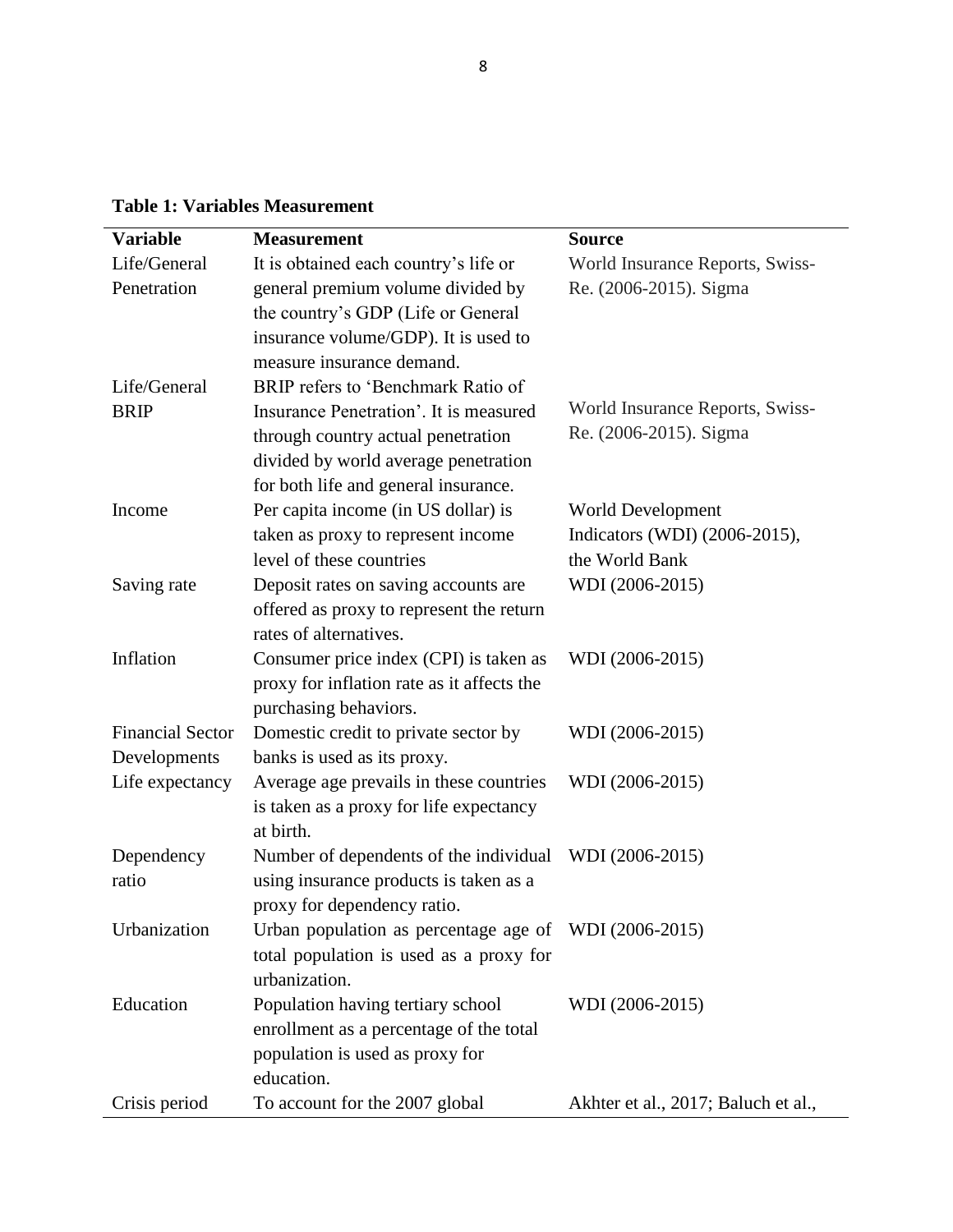financial crisis, a binary variable is used that takes the value 1 for the years between 2007-2010, zero otherwise. 2011; Harrington, 2009; Schich, 2009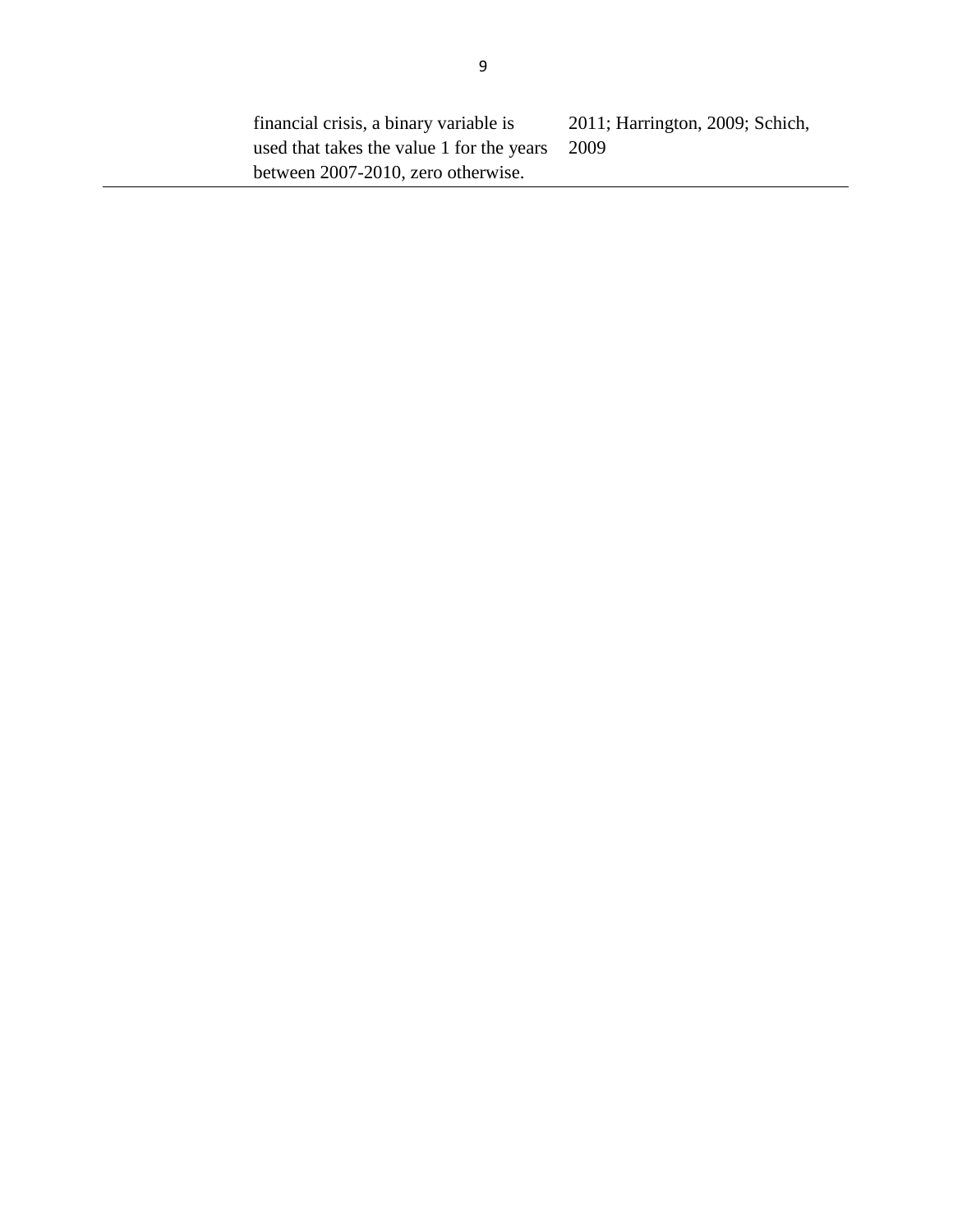#### **4. Empirical Results**

#### **Table 2. Descriptive Statistics**

|                                   | Asia        |             | <b>OECD</b> |           |
|-----------------------------------|-------------|-------------|-------------|-----------|
| <b>Variables</b>                  | <b>Mean</b> | <b>SD</b>   | <b>Mean</b> | <b>SD</b> |
| <b>Life Insurance Penetration</b> | 1.9744      | 2.6749      | 3.7321      | 4.3913    |
| General<br>Insurance              | 1.3058      | 0.8938      | 3.0063      | 1.6170    |
| Penetration                       |             |             |             |           |
| Life Insurance BRIP               | 0.5151      | 0.7191      | 0.9621      | 1.1226    |
| <b>General Insurance BRIP</b>     | 0.4398      | 0.3011      | 1.2603      | 1.0215    |
|                                   |             | Economic    |             |           |
| GDP/capita                        | 3.8838      | 0.6219      | 4.4791      | 0.2804    |
| Inflation                         | 114.121     | 31.181      | 96.941      | 9.2213    |
| <b>Saving Rate</b>                | 4.6246      | 3.2111      | 4.4550      | 4.2212    |
| <b>Financial Development</b>      | 68.648      | 39.540      | 104.914     | 52.674    |
|                                   |             | Demographic |             |           |
| Education                         | 31.542      | 19.590      | 56.664      | 11.609    |
| Dependency ratio                  | 46.664      | 12.843      | 48.934      | 4.192     |
| Life expectancy                   | 74.511      | 4.9289      | 78.952      | 2.589     |
| Urbanization                      | 66.465      | 26.604      | 75.754      | 11.232    |

Notes: This table shows key descriptive statistics for life and general insurance demand (on penetration and BRIP basis) as well as key economic and demographic variables used in the analysis across both Asian and OECD regions. SD denotes Standard Deviation.

Table 2 presents key descriptive statistics for the variables included in the study per country group. A cursory inspection of the results suggests that insurance demand is larger in the OECD countries irrespective of the measure used. In particular, the Asian economies have an average General Insurance BRIP of 0.4398 against 1.2603 of the OECD. Similar conclusion is reached for the economic variables, where the OECD present a group of more solid economic performance, as expected. Hence, GDP/capita (log) is around 4.479 for the OECD, while for the Asian economies, much lower at around 3.883. A similar conclusion holds for the demographic variables, albeit the gap between the country groups is smaller for the dependency ratio and life expectancy.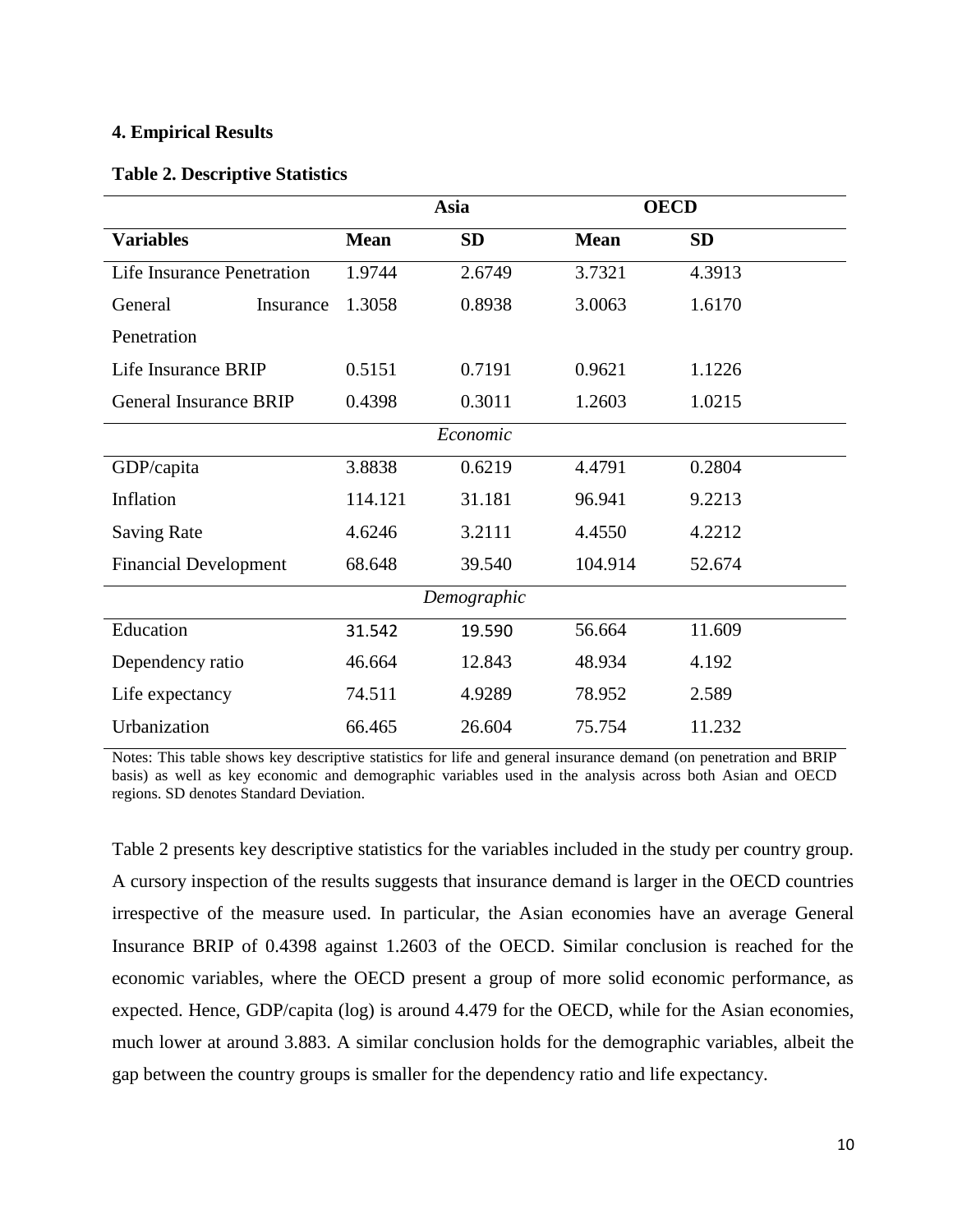In greater detail, and firstly among the dependent variables, Life and General insurance penetrations revealed higher variability in life insurance demand (on both penetration and BRIP basis) across both Asian and OECD regions. While less variability found in case of general insurance. Results of penetrations with relative BRIPs indicate the dominance and significance contribution of insurance sector in GDP in OECD countries. These results also revealed that insurance premiums contribution to GDP is approximately double in OECD regions in comparison to Asian region especially in case of general insurance on both penetration and BRIP basis.

The economic and demographic factors descriptive shows that GDP per capita income, financial developments, life expectancy, urbanization and education are higher in OECD region in comparison to Asia. But inflation and interest rates are higher in Asia creating hurdle in insurance products demand here in comparison to OECD. Standard deviation values of these variables represent their relative dispersion around the mean value.

#### **Geographical Analysis**

 $\overline{a}$ 

Table 3 presents the results of the panel estimation where the dependent variables measure life and general insurance on a penetration and a BRIP basis. Panel A presents the results of the Asian regions, while Panel B repeats for the OECD.<sup>4</sup>

Here we firstly focus on the crisis impact on the insurance demand on both penetration and BRIP basis across both Asian and OECD regions. The crisis dummy shows a negative impact on life and general insurance demand across both regions in most cases. Due to the GFC, economies and all financial sectors (especially stock markets and banking sector) faced severe financial distress that did not leave the insurance sector unscathed. Giants in insurance sector (like AIG) received multibillion bailout packages to be kept afloat, but subsequently downsized their operations across countries; thus, causing a substantial decline in insurance sector revenues. Collapse of these financial institutions amidst worsening economic conditions and a lower confidence of consumers to the financial markets (Akhter et al., 2017; Harrington, 2009) caused a sharp decline in financial and insurance products demand at the time of crisis.

<sup>&</sup>lt;sup>4</sup> As a robustness against potential endogeneity we run a system-GMM estimation technique. The results confirm the qualitative nature of our main findings and are omitted for brevity.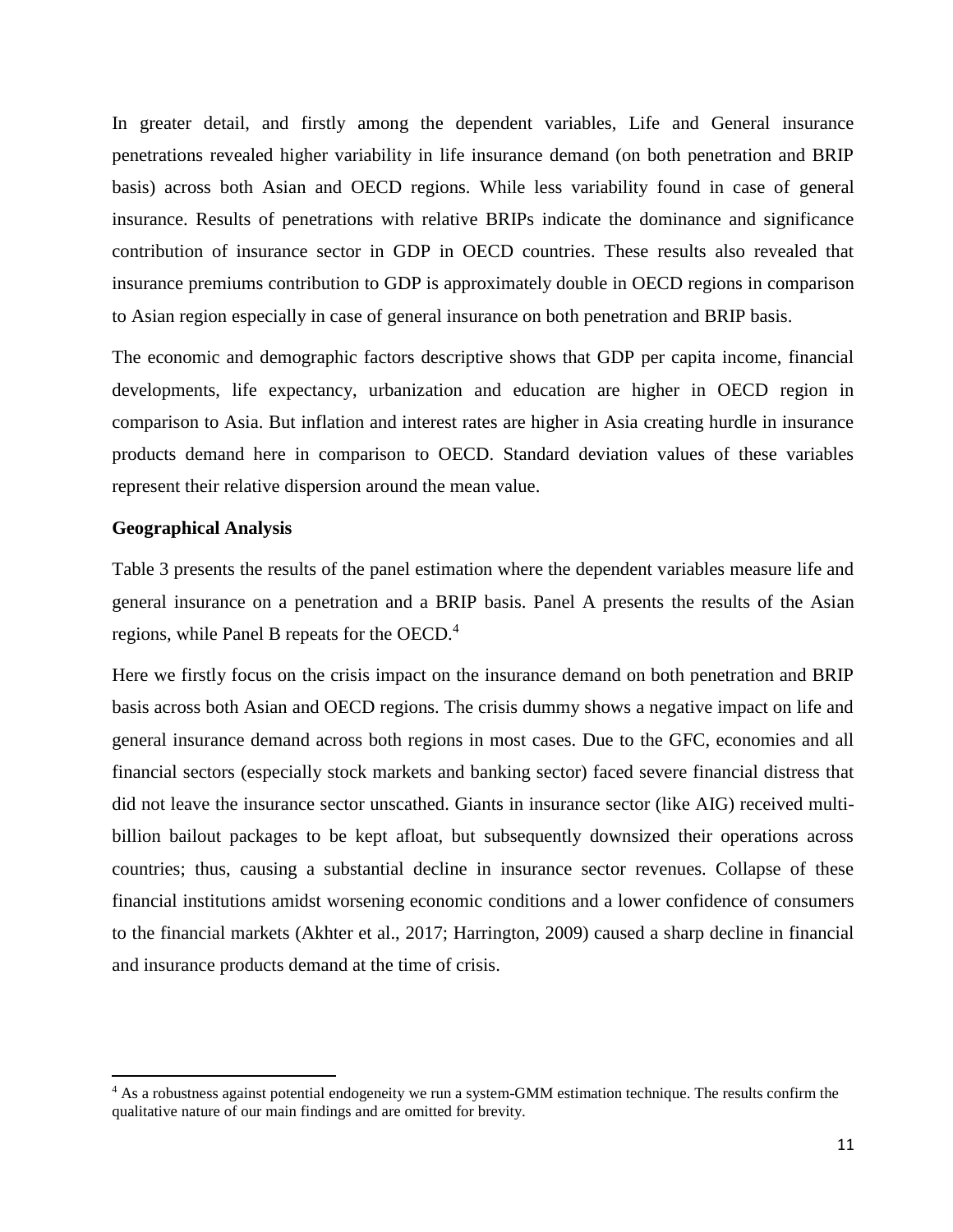| <b>Panel A: Asian Region</b>              |                                         |                                         |                                         |                                            |  |  |
|-------------------------------------------|-----------------------------------------|-----------------------------------------|-----------------------------------------|--------------------------------------------|--|--|
| <b>Variables</b>                          | Life                                    | <b>General</b>                          | Life                                    | <b>General</b>                             |  |  |
|                                           | <b>BRIP Basis</b>                       |                                         |                                         |                                            |  |  |
| GDP/capita                                | 0.201                                   | $-0.580$                                | 0.134                                   | $-0.159$                                   |  |  |
| Inflation                                 | (0.305)<br>$1.648**$<br>(0.818)         | (0.374)<br>$0.859*$<br>(0.465)          | (0.099)<br>$1.021***$<br>(0.246)        | (0.203)<br>2.337***<br>(0.403)             |  |  |
| <b>Financial Development</b>              | $1.867***$                              | 0.231                                   | $0.640***$                              | $0.518*$                                   |  |  |
| <b>Saving Rate</b>                        | (0.622)<br>0.020<br>(0.039)             | (0.473)<br>$-0.014$<br>(0.011)          | (0.201)<br>0.009<br>(0.014)             | (0.301)<br>$-0.009$<br>(0.014)             |  |  |
| Education                                 | $-0.002$                                | 0.001                                   | $-0.001**$                              | $-0.001$                                   |  |  |
| Dependency Ratio                          | (0.002)<br>$0.024***$                   | (0.001)<br>$-0.005$                     | (0.001)<br>$0.007***$                   | (0.001)<br>0.002                           |  |  |
| Life Expectancy                           | (0.007)<br>$0.098**$                    | (0.010)<br>$0.147*$                     | (0.002)<br>$0.026**$                    | (0.004)<br>$0.051**$                       |  |  |
| Urbanization                              | (0.041)<br>0.001<br>(0.006)             | (0.078)<br>0.009<br>(0.011)             | (0.011)<br>$-0.001$<br>(0.001)          | (0.021)<br>0.003<br>(0.003)                |  |  |
| Crisis                                    | $-0.305**$                              | $-0.084**$                              | $-0.158***$                             | $-0.358***$                                |  |  |
| Constant                                  | (0.131)<br>$-10.87***$<br>(2.568)       | (0.038)<br>$-8.049$<br>(5.155)          | (0.048)<br>$-3.304***$<br>(0.736)       | (0.055)<br>$-3.532***$<br>(1.218)          |  |  |
| Adjusted $R^2$                            | 0.4390                                  | 0.4931                                  | 0.3706                                  | 0.3663                                     |  |  |
| Observations                              |                                         |                                         | 208                                     | 208                                        |  |  |
|                                           | 208                                     | 208<br><b>Panel B: OECD</b>             |                                         |                                            |  |  |
|                                           |                                         |                                         |                                         |                                            |  |  |
| GDP/capita                                | 1.482                                   | 0.840                                   | 0.503                                   | 1.443                                      |  |  |
| Inflation<br><b>Financial Development</b> | (1.372)<br>$-3.103$<br>(4.810)<br>0.538 | (0.628)<br>0.883<br>(1.333)<br>$-0.264$ | (0.506)<br>$-1.829$<br>(2.124)<br>0.147 | (0.951)<br>$-4.518$<br>(3.085)<br>$-0.022$ |  |  |
| <b>Saving Rate</b>                        | (0.974)<br>0.018                        | (0.367)<br>0.007                        | (0.384)<br>$-0.004$                     | (0.735)<br>$-0.019$                        |  |  |
| Education                                 | (0.018)<br>0.011                        | (0.013)<br>0.010                        | (0.006)<br>0.002                        | (0.017)<br>0.007                           |  |  |
| Dependency Ratio                          | (0.012)<br>$-0.004$<br>(0.022)          | (0.012)<br>$-0.041$<br>(0.025)          | (0.003)<br>0.004<br>(0.006)             | (0.013)<br>$-0.020$<br>(0.017)             |  |  |
| Life Expectancy                           | 0.067<br>(0.106)                        | 0.040<br>(0.057)                        | 0.038<br>(0.034)                        | $-0.016$<br>(0.065)                        |  |  |
| Urbanization                              | $-0.018$<br>(0.021)                     | $-0.038$<br>(0.023)                     | $-0.008$<br>(0.006)                     | $-0.003$<br>(0.010)                        |  |  |
| Crisis                                    | $-0.085$                                | $-0.015$                                | $-0.111***$                             | $-0.592***$                                |  |  |
| Constant                                  | (0.120)<br>$-9.505**$<br>(4.493)        | (0.044)<br>0.362<br>(3.822)             | (0.042)<br>$-4.571***$<br>(1.416)       | (0.081)<br>$-2.859$<br>(2.882)             |  |  |

### **Table 3. Geographical Basis Insurance demand regression results**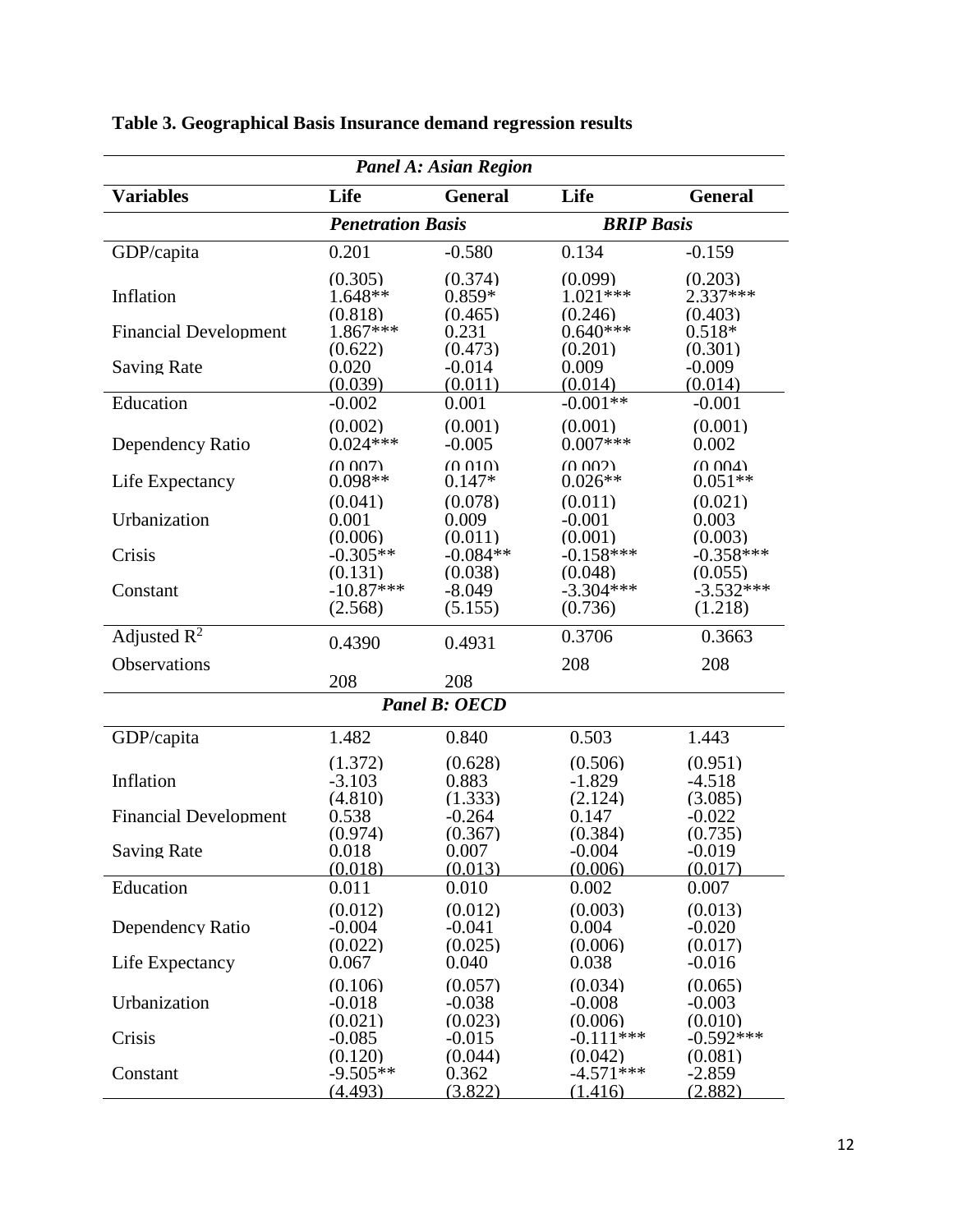| Adjusted $\mathbb{R}^2$ | 0.2489 | 0.0567 | 0.2348     | 0.2373 |
|-------------------------|--------|--------|------------|--------|
| <b>Observations</b>     | 232    | 232    | つつつ<br>ے ت | 232    |

Notes: This table shows estimated coefficients and standard errors in brackets for Life and General insurance demand. Standard errors are represented in (.) Estimation is done via panel random effects with cluster robust standard errors. Separate Regressions have been applied for comparison of two regions i.e. Asian vs. OECD. Crisis period is (2007-2010). \*, \*\*, \*\*\* denote statistical significance at the 10, 5, 1% level.

Secondly, among the economic variables, GDP per capita shows a largely positive impact for both life and general insurance whether insurance demand measured through penetration or BRIP basis; although this does not appear significant at conventional significance levels. The results show that insurance (life/general) demand is more inelastic (with respect to income) in the case of Asian region, as indicated by the lower than unity coefficients. In OECD, these products especially general insurance is more income elastic as coefficients values are closer to unity. It determines that a person purchasing power increases with the rise in the per capita income level and that increasing purchasing power positively impacts the demand of these life/general insurance products due to enhanced affordability. Our research findings are in the spirit of previous studies, such as Truett and Truett (1990), Browne and Kim (1993), Beck and Webb (2003), Hwang and Gao (2003), Ward and Zurbruegg (2002), Trinh et al. (2016), Zerriaa and Noubbigh (2016).

Inflation has a significant positive impact on the demand for life and general insurance, for Asian countries only, under both penetration and BRIP basis. Our findings agree with Hwang and Gao (2003), Zerriaa and Noubbigh, (2016) where it is argued that insurance demand has become the necessity for investors to secure their assets, properties and future earnings by hedging their contingent loss risk. This is particularly relevant after the global financial crisis, as investors that tend to be more risk averse have shifted towards less risky portfolio investments. Insurance risk mitigation and hedging characteristics to encounter contingent losses play vital role in the demand of insurance products and are aligned with the degree of financial education, which is under shortage in Asia. This is particularly evident from the prevalence of the money illusion concept, with most people focusing on nominal rather than the real values of financial instruments.

The saving rate issued here to account for the appeal of alternative investment prospects, or substitution effect, vis-à-vis insurance products, as investors are typically attracted towards higher return offering products. Higher return on other financial instruments will cause a shift away from insurance policy products (where possible); and increase the demand for substitutes in the form of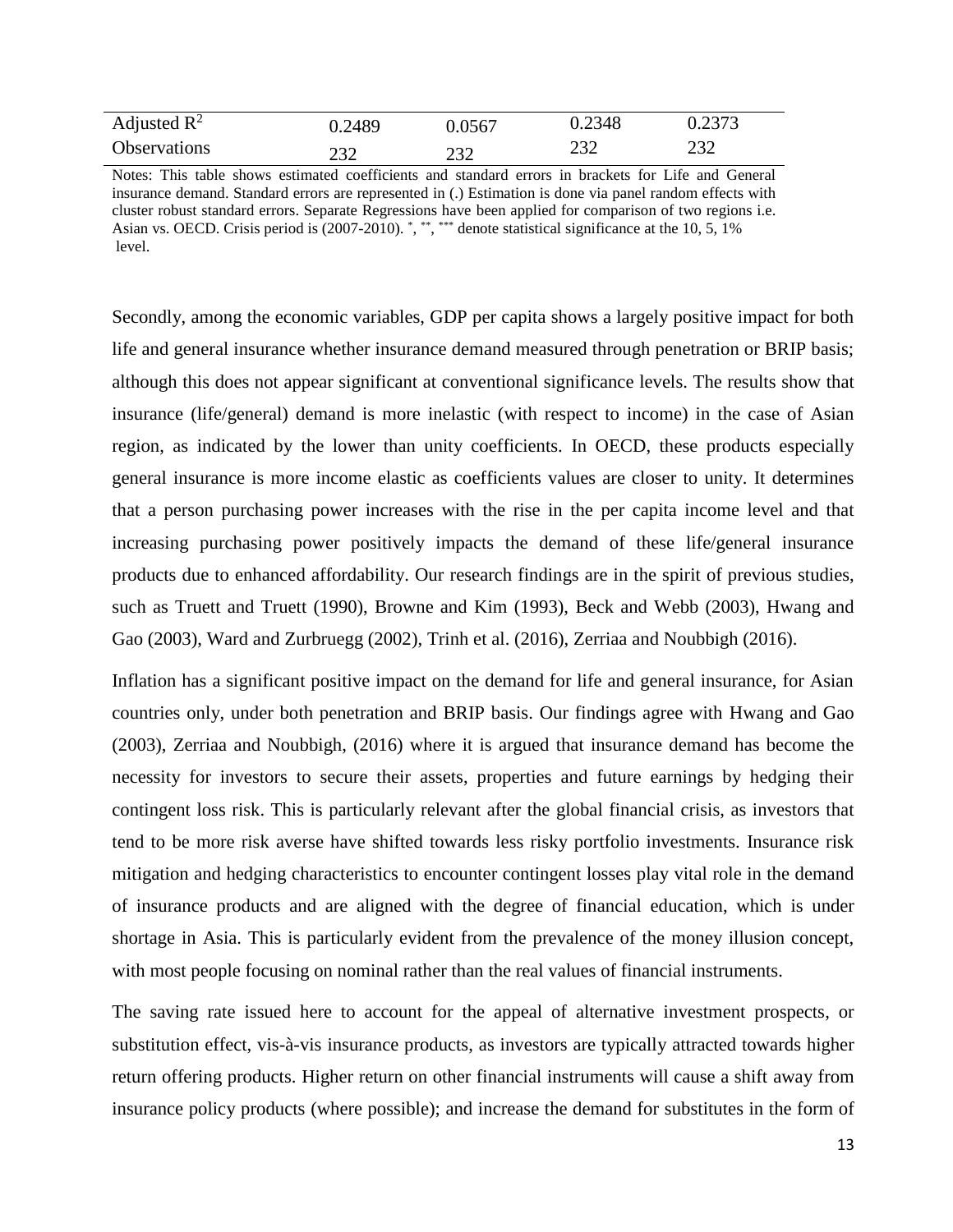financial instruments or bank savings. Our results verify this negative impact but only for the General insurance products, across Asian countries. These findings are consistent with the Li et al. (2007) suggesting that higher interest rate offered by other financial institutions reduces insurance demand.

Both types of insurance benefit from a strong financial sector. Specifically, a positive impact is observed for the Asian countries but not for the OECD, perhaps the level of financial development in the latter region is more homogenous and does not lend itself to changes in the insurance demand. The finding in the Asian countries is plausible given the economic and financial developments across the financial sector stimulate demand and outreach of financial (and insurance) products, while a rising efficiency of the sector makes such products more approachable to a large clientele. In particular, banking sector developments also increase insurance demand with the rising bancassurance through which insurance companies targeting larger network of banking customers to sell insurance policies. These developments lead to rise in insurance demand as business activities regarding imports and exports also increase. Our findings are consistent with Beck and Webb (2003), Li et al. (2007), Zerriaa and Noubbigh, (2016) studies.

Coming now to discuss the demographic factors, where the dependency ratio shows a significant positive influence on the life insurance products in Asian countries, but no significant relationship in the OECD economies. A higher dependency ratio tends to increase insurance demand because of additional responsibilities of the parents as a result of higher number of dependents they have (Li et al. 2007; Millo and Carmeci, 2015; Zerriaa and Noubbigh, 2016).

Life expectancy shows a significant positive influence over the life insurance demand across Asian countries. Moreover, the magnitude of the coefficients is broadly similar between the two types of insurance products. This shows two things, first life insurance is an important driver for insurance demand, particularly relevant in the less developed Asian economies. Second, general insurance is more affected in the Asian group by higher life expectancies.

Urbanization shows a significant positive influence on general and life insurance demand on both penetration and BRIP basis across Asian economies. The finding reflects that the urge for a better quality of life, more industrialization, higher risk concentration due to increasing assets in result of migrations, more awareness about the financial products and services result in higher insurance demand (Hwang and Gao, 2003; Trinh et al. 2016).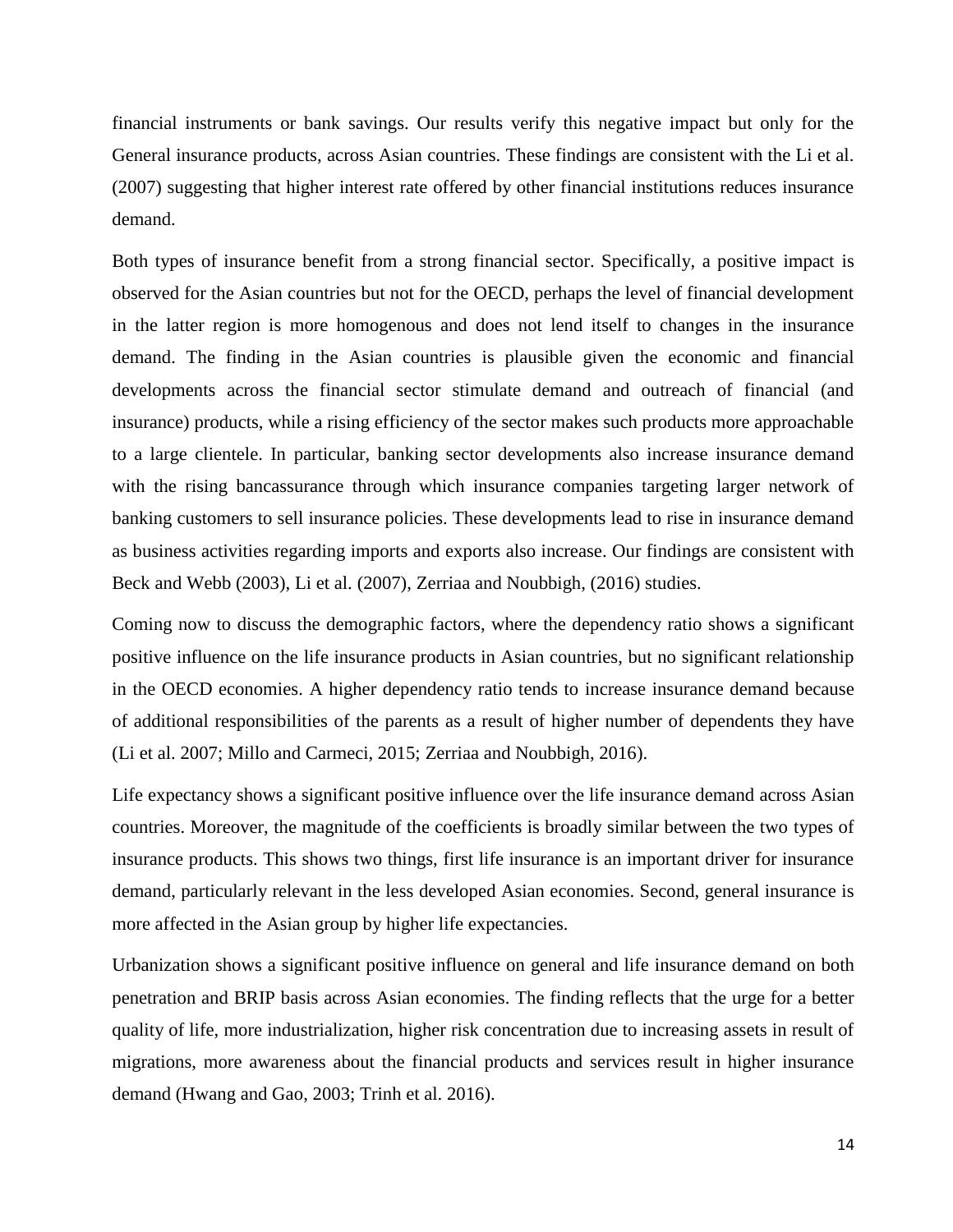#### **Income based split**

Table 4 presents the results of the panel estimation where the dependent variables measure life and general insurance on a penetration and a BRIP basis. Panel A presents the results of the highincome region, while Panel B repeats for the low income region. For the classification of the sample into high and low income regions we follow the income classification of the World Bank (see Table 1 for the countries in each group).

| Panel A: Higher Income Region       |                          |                |                   |                |  |  |  |
|-------------------------------------|--------------------------|----------------|-------------------|----------------|--|--|--|
| <b>Variables</b>                    | Life                     | <b>General</b> | Life              | <b>General</b> |  |  |  |
|                                     | <b>Penetration Basis</b> |                | <b>BRIP Basis</b> |                |  |  |  |
| GDP/capita                          | 0.949                    | 0.418          | 0.350             | 0.779          |  |  |  |
|                                     | (1.052)                  | (0.594)        | (0.359)           | (0.677)        |  |  |  |
| Inflation                           | $-0.663$                 | 1.041          | $-0.406$          | 0.478          |  |  |  |
|                                     | (3.125)                  | (1.035)        | (1.421)           | (1.862)        |  |  |  |
| <b>Financial Development</b>        | 1.437*                   | 0.0384         | 0.440             | 0.604          |  |  |  |
|                                     | (0.761)                  | (0.347)        | (0.285)           | (0.565)        |  |  |  |
| <b>Saving Rate</b>                  | $0.039*$                 | 0.022          | $-0.003$          | $-0.008$       |  |  |  |
|                                     | (0.022)                  | (0.016)        | (0.007)           | (0.017)        |  |  |  |
| Education                           | 0.007                    | 0.003          | 0.002             | 0.009          |  |  |  |
|                                     | (0.011)                  | (0.009)        | (0.003)           | (0.008)        |  |  |  |
| Dependency Ratio                    | $-0.001$                 | $-0.032*$      | $-0.002$          | $-0.013$       |  |  |  |
|                                     | (0.027)                  | (0.018)        | (0.009)           | (0.018)        |  |  |  |
| Life Expectancy                     | 0.161                    | $0.139**$      | $0.068**$         | 0.075          |  |  |  |
|                                     | (0.102)                  | (0.068)        | (0.032)           | (0.060)        |  |  |  |
| Urbanization                        | $-0.029**$               | $-0.051***$    | $-0.009***$       | $-0.016***$    |  |  |  |
|                                     | (0.012)                  | (0.017)        | (0.003)           | (0.005)        |  |  |  |
| Crisis                              | $-0.197$                 | $-0.012$       | $-0.152***$       | $-0.561***$    |  |  |  |
|                                     | (0.135)                  | (0.037)        | (0.046)           | (0.059)        |  |  |  |
| Constant                            | $-15.28***$              | $-5.012$       | $-6.417***$       | $-8.060**$     |  |  |  |
|                                     | (5.346)                  | (5.174)        | (1.656)           | (3.198)        |  |  |  |
| Adjusted $R^2$                      | 0.1947                   | 0.0564         | 0.1932            | 0.1887         |  |  |  |
|                                     |                          |                |                   |                |  |  |  |
| Observations                        | 272                      | 272            | 272               | 272            |  |  |  |
| <b>Panel B: Lower Income Region</b> |                          |                |                   |                |  |  |  |
| GDP/capita                          | 0.171                    | $-0.106$       | 0.103             | 0.0171         |  |  |  |
|                                     | (0.333)                  | (0.294)        | (0.095)           | (0.176)        |  |  |  |
| Inflation                           | 0.662                    | 0.206          | $0.659***$        | $1.657***$     |  |  |  |
|                                     | (0.692)                  | (0.458)        | (0.182)           | (0.315)        |  |  |  |
| <b>Financial Development</b>        | $0.993**$                | 0.125          | $0.330***$        | 0.430          |  |  |  |
|                                     | (0.399)                  | (0.466)        | (0.116)           | (0.265)        |  |  |  |
| <b>Saving Rate</b>                  | 0.020                    | 0.001          | 0.001             | $-0.012$       |  |  |  |

#### **Table 4. Insurance demand regression results**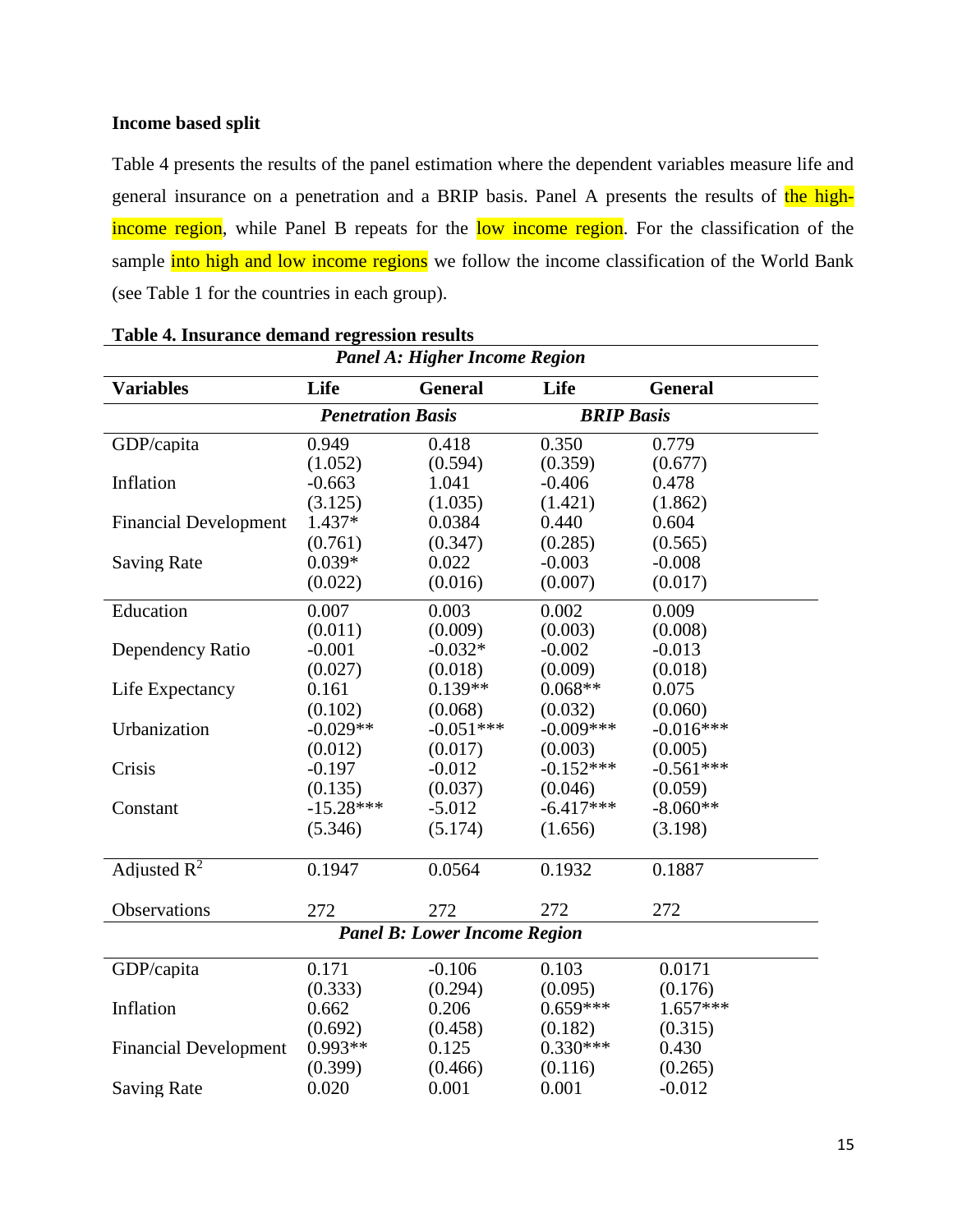|                         | (0.019)    | (0.009)  | (0.005)     | (0.008)     |
|-------------------------|------------|----------|-------------|-------------|
| Education               | 0.003      | 0.001    | 0.001       | 0.001       |
|                         | (0.002)    | (0.003)  | (0.001)     | (0.001)     |
| Dependency ratio        | 0.011      | $-0.009$ | 0.003       | 0.004       |
|                         | (0.009)    | (0.011)  | (0.003)     | (0.007)     |
| Life Expectancy         | 0.045      | 0.021    | 0.016       | $0.037**$   |
|                         | (0.034)    | (0.045)  | (0.010)     | (0.016)     |
| Urbanization            | 0.003      | 0.014    | $-0.001$    | 0.001       |
|                         | (0.008)    | (0.009)  | (0.002)     | (0.003)     |
| Crisis                  | $-0.121*$  | $-0.064$ | $-0.073***$ | $-0.268***$ |
|                         | (0.072)    | (0.041)  | (0.025)     | (0.043)     |
| Constant                | $-5.760**$ | $-0.646$ | $-2.004***$ | $-3.178**$  |
|                         | (2.526)    | (3.226)  | (0.699)     | (1.428)     |
| Adjusted $\mathbb{R}^2$ | 0.4710     | 0.3549   | 0.4431      | 0.4007      |
| Observations            | 168        | 168      | 168         | 168         |

Notes: This table shows estimated coefficients and standard errors in brackets for Life and General insurance demand. Standard errors are represented in (.) Estimation is done via panel random effects with cluster robust standard errors. Separate Regressions have been applied for comparison of two regions i.e. higher income vs. lower income region. Crisis periods are (2007-2010). \*, \*\*, \*\*\* denote statistical significance at the 10, 5, 1% level.

The results suggest that the impact of the global financial crisis reduces insurance demand of the general insurance type of products. This is evident in both income regions, but is more pronounced in the high-income region. By contrast, the life insurance products seem to be relatively unaffected by the financial crisis in either of the two regions possibly reflecting on the importance individuals place on this type of insurance product and their unwillingness to unengaged from it.

A cursory inspection of the results suggests of a positive impact of GDP per capita and insurance demand, particularly for the case of life insurance, in both income regions. Inflation shows a positive impact over general insurance particularly in the **low-income** region, whereby the increased uncertainty may lead individuals to secure their assets from contingent losses. Saving rates reveal the expected negative relationship only for life insurance demand across the lowincome region on BRIP basis. This possibly indicates that general insurance products are not viewed as direct replacements for other investments products, such as saving and/or investment accounts. Financial development shows a strong positive relationship, particularly in the lowincome region. This is expected since these countries have lower availability of financial (and insurance) products, which rises as they become more financially developed.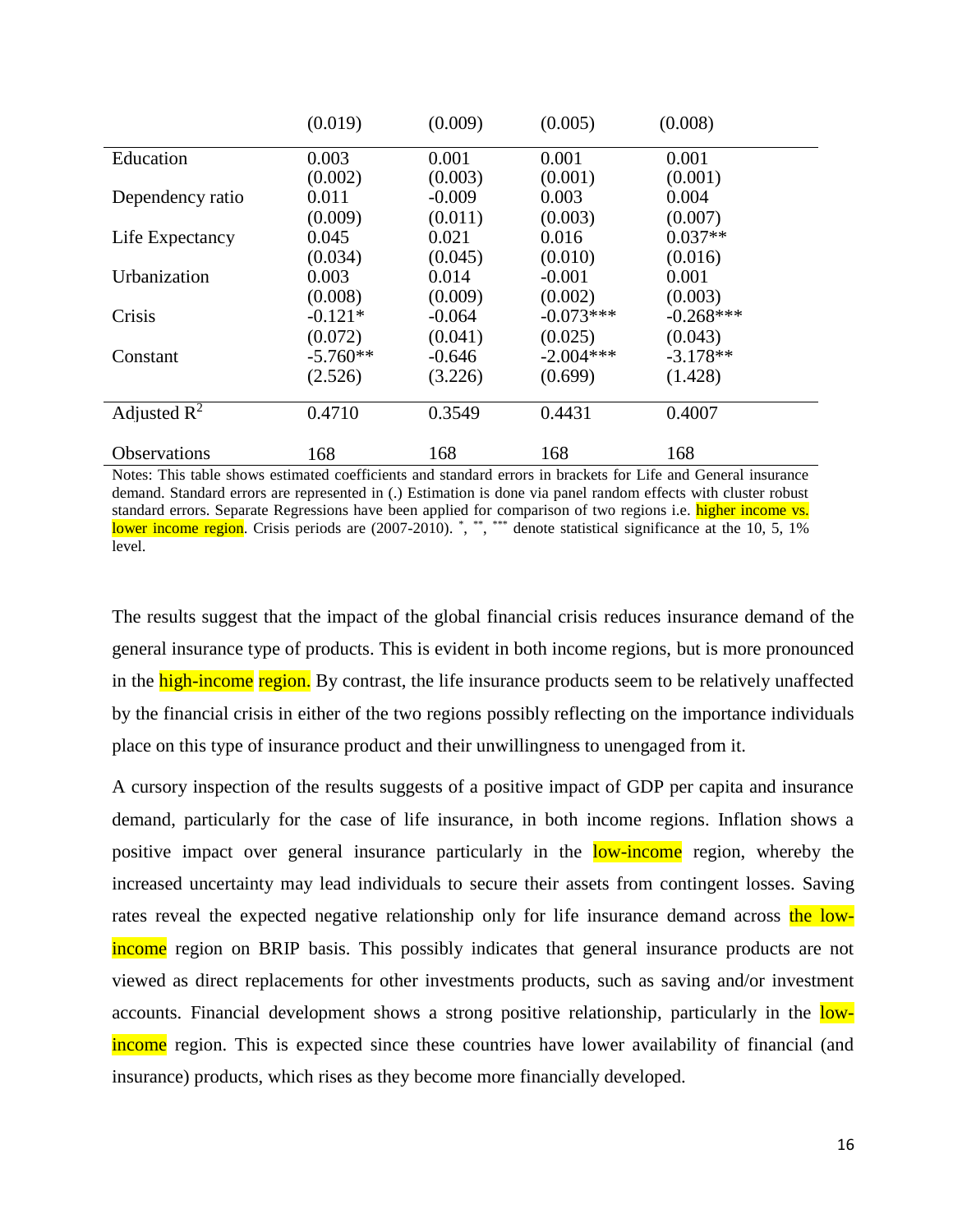The demographic characteristics show that increased education may increase demand for insurance products particularly in the low-income region. By contrast, the dependency factor carries a negative sign suggesting that, particularly in the low-income group, higher values are associated with lower insurance demand. It may be plausible that this is mainly driven by the fact that Asian individuals may be more family oriented<sup>5</sup>, which could work as a deterrent for insurance products either due to the higher overall costs or due to the fact that a larger family could work as a type of insurance (Sen and Madheswaran, 2013; Ward & Zurbruegg, 2002). Higher life expectancy is linked with higher insurance demand, particularly for life insurance products. Out of the two regions, the effect is more pronounced in the **high-income** region, possibly due to the fact that such products are more affordable there (Nesterova, 2008; Zerriaa and Noubbigh, 2016). Urbanization decreases insurance demand and the effect is more pronounced in the **high-income** region.

#### **5. Conclusion**

 $\overline{a}$ 

The global financial crisis has had an adverse impact on financial sectors worldwide and led to the partial collapse and/or downsizing in banking and insurance sectors. In this paper, we focus on two of the most widely used insurance types, general and life insurance. Our findings reveal that GDP per capita has positive effect on the demand for both types of insurance. Rising inflation and financial sector developments are also found to positively affect insurance demand. Higher dependency ratio in Asia tends to decrease insurance demand whereas Education in case of Asia positively influences insurance demand indicating that higher literacy rate can be helpful to capture the potential customers. With regards to the demographic factors, life expectancy and dependency ratio support the life cycle hypothesis, whereby people do not want their living standards to be reduced in their post-retirement life. Education is particularly relevant in Asia indicating the need to create awareness to increase insurance penetration in relevant countries.

The economic and demographic factors descriptive shows that GDP per capita income, financial developments, life expectancy, urbanization and education are higher in OECD region in comparison to Asia. But inflation and interest rates are higher in Asia creating hurdle in insurance products demand here in comparison to OECD. Our results further reveal that life insurance is an important driver for insurance demand, particularly relevant in the more developed OECD economies. Second, general insurance is more common in the Asian countries. This could mean

 $<sup>5</sup>$  As larger portion (15 out of 18 countries) of lower income region comprises Asian countries.</sup>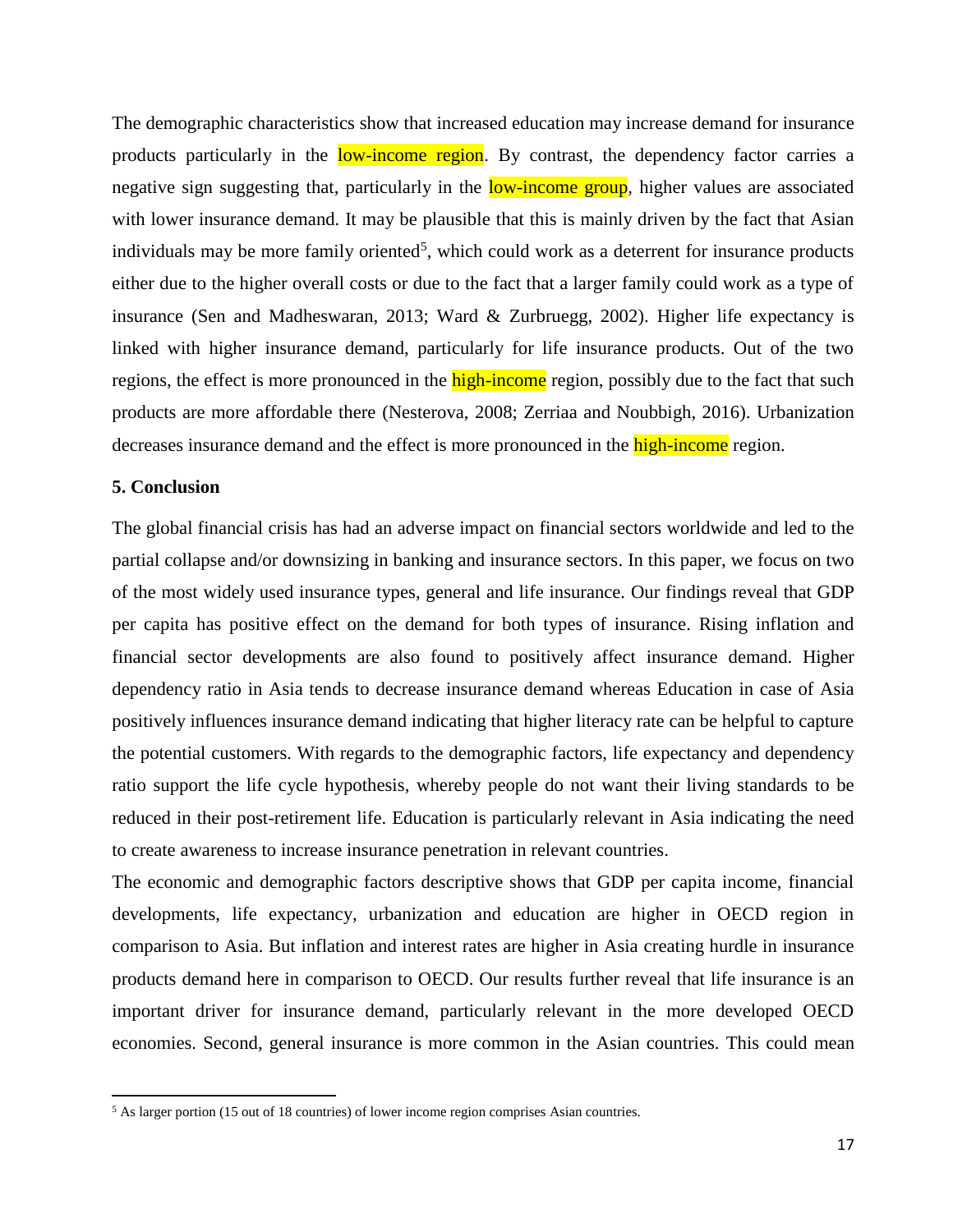that people in the OECD have a certain minimum level of privileges or security that renders general insurance as not necessary. By contrast, citizens of OECD seem to place more value on "after-life" scenarios that is why life insurance seems to be more relevant.

The split in high/low income regions reveals that financial sector development is particularly relevant for enhancing insurance demand in the **low-income** region. Likewise, the dependency ratio negatively affects insurance demand for **low-income** regions, possibly attributed to cultural differences with the larger (on average) families in many Asian countries acting as a safety buffer. Education seems to positively influence in lower income region provide opportunities to capture potential customers attracting through awareness drives to increase their demand and eventually revenues.

Finally, the global financial crisis affects negatively the insurance demand. This has been particularly noted for the **high-income** region and mostly for the general type of insurance. Demand for life insurance seems to be less affected by the crisis. We believe that our result findings are helpful for regulators, policy makers and insurance providers to evaluate, assess and monitor insurance demand in relevant countries. A limitation of this study is that data sets employed do not differentiate between different life and general insurance products. Future studies may focus on premiums for annuities and health insurance products to assess insurance demand in these countries.

#### **Disclosure statement**

Conflict of Interest: The authors declare that they have no conflict of interest.

#### **References**

- Akhter, W.; Pappas, V.; Khan, S.U. (2017). "A comparison of Islamic and conventional insurance demand: Worldwide evidence during the Global Financial Crisis", *Research in International Business and Finance*, 42: 1401–1412
- Anderson, D. R., &Nevin, J. R. (1975). Determinants of young marrieds' life insurance purchasing behavior: An empirical investigation. *Journal of Risk and Insurance*, 375-387.
- Babbel, D. F. (1985). The price elasticity of demand for whole life insurance. *The Journal of Finance, 40*(1), 225-239.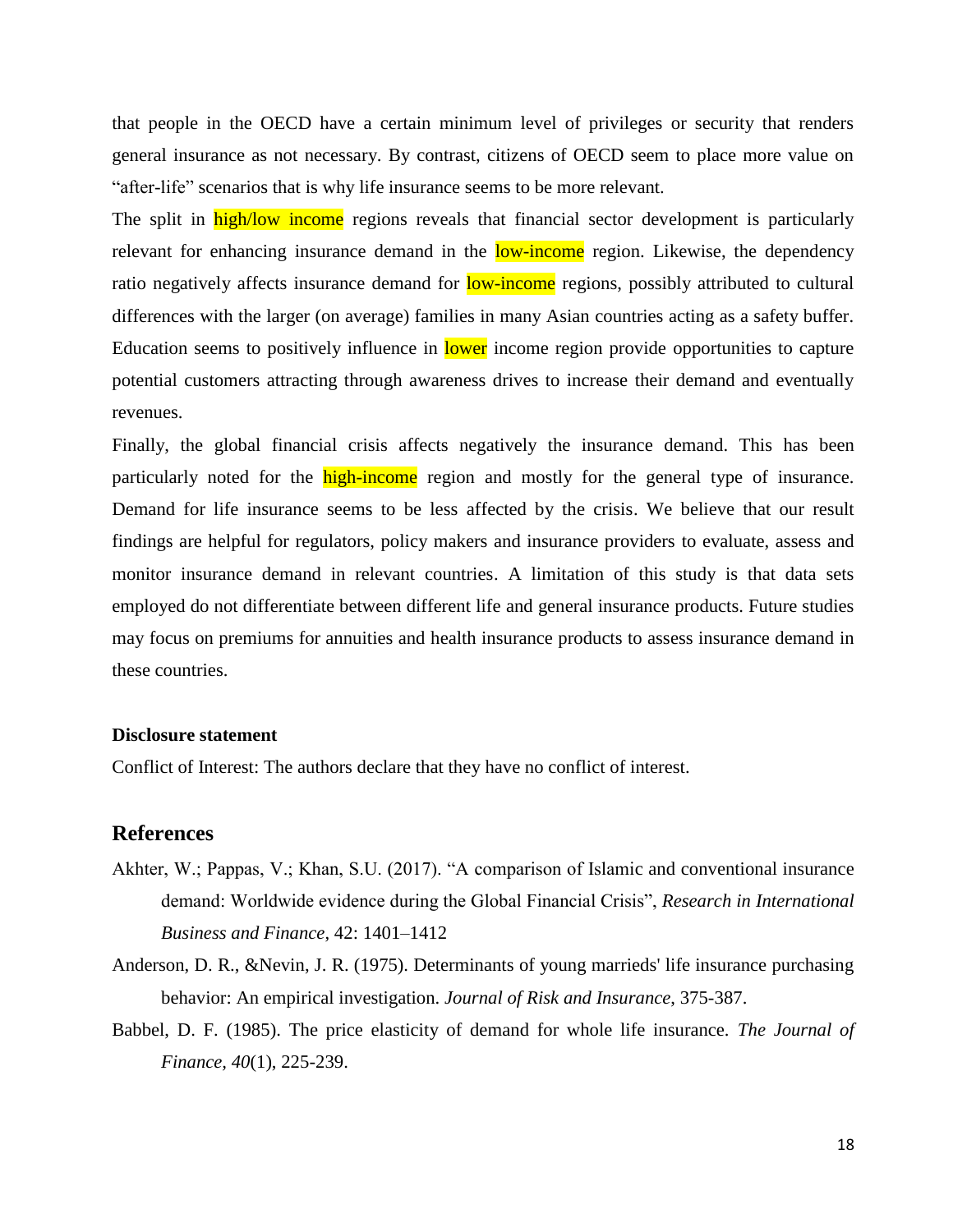- Baharul-Ulum, A., & Yaakob, R. (2003). *"Life Insurance's Demand: Role Played by Economic Variables–A Malaysian Case".* Paper presented at the Proceedings from the International Conference: Asia Pacific Business Environment: Innovative Responses to Regional Events.
- Baltagi, H.B., 2003. *Econometric Analysis of Panel Data*. New York: John Wiley&Sons Ltd.
- Baluch, F., Mutengab, S., & Parsons, C., (2011). Insurance, Systemic Risk and the Financial Crisis.*The Geneva Papers on Risk and Insurance*, 36, pp.126 – 163.
- Beck, T.,&Webb, I. (2003). Economic, demographic, and institutional determinants of life insurance consumption across countries. *The World Bank Economic Review, 17*(1), 51-88.
- Beck, T., Demirgüç-Kunt, A., & Levine, R. (2010). Financial institutions and markets across countries and over time: The updated financial development and structure database. *The World Bank Economic Review*, *24*(1), 77-92.
- Beenstock, M., Dickinson, G.,& Khajuria, S. (1986). The determination of life premiums: An international cross-section analysis 1970–1981. *Insurance: Mathematics and Economics, 5*(4), 261-270.
- Beenstock, M., Dickinson, G.,&Khajuria, S. (1988). The relationship between property-liability insurance premiums and income: an international analysis. *Journal of Risk and Insurance*, 259-272.
- Browne, M.J. and Kim, K. (1993). "An International Analysis of Life Insurance Demand", *The*
- *Journal of Risk and Insurance,* Vol. 60, No. 4, pp. 616-634
- Browne, M. J., Chung, J.,& Frees, E. W. (2000). International property-liability insurance consumption. *Journal of Risk and Insurance*, 73-90.
- Burnett, J. J.,& Palmer, B. A. (1984). Examining life insurance ownership through demographic and psychographic characteristics. *Journal of Risk and Insurance*, 453-467.
- Chang, D. H. (1995). Economic analysis of the development of universal life insurance in the 1980s. *Journal of the American Society of CLUandChFC, 49*, 82-87.
- Çelik, S., & Kayali, M. M. (2009). Determinants of demand for life insurance in European countries. *Problems and perspectives in management*, *7*(3), 32-37.
- Ćurak, M., & Kljaković-Gašpić.M. (2011), Economic and Social Determinants of Life Insurance Consumption–Evidence from Central and Eastern Europe. *izlazi u samo elektroničkom izdanju: NE*.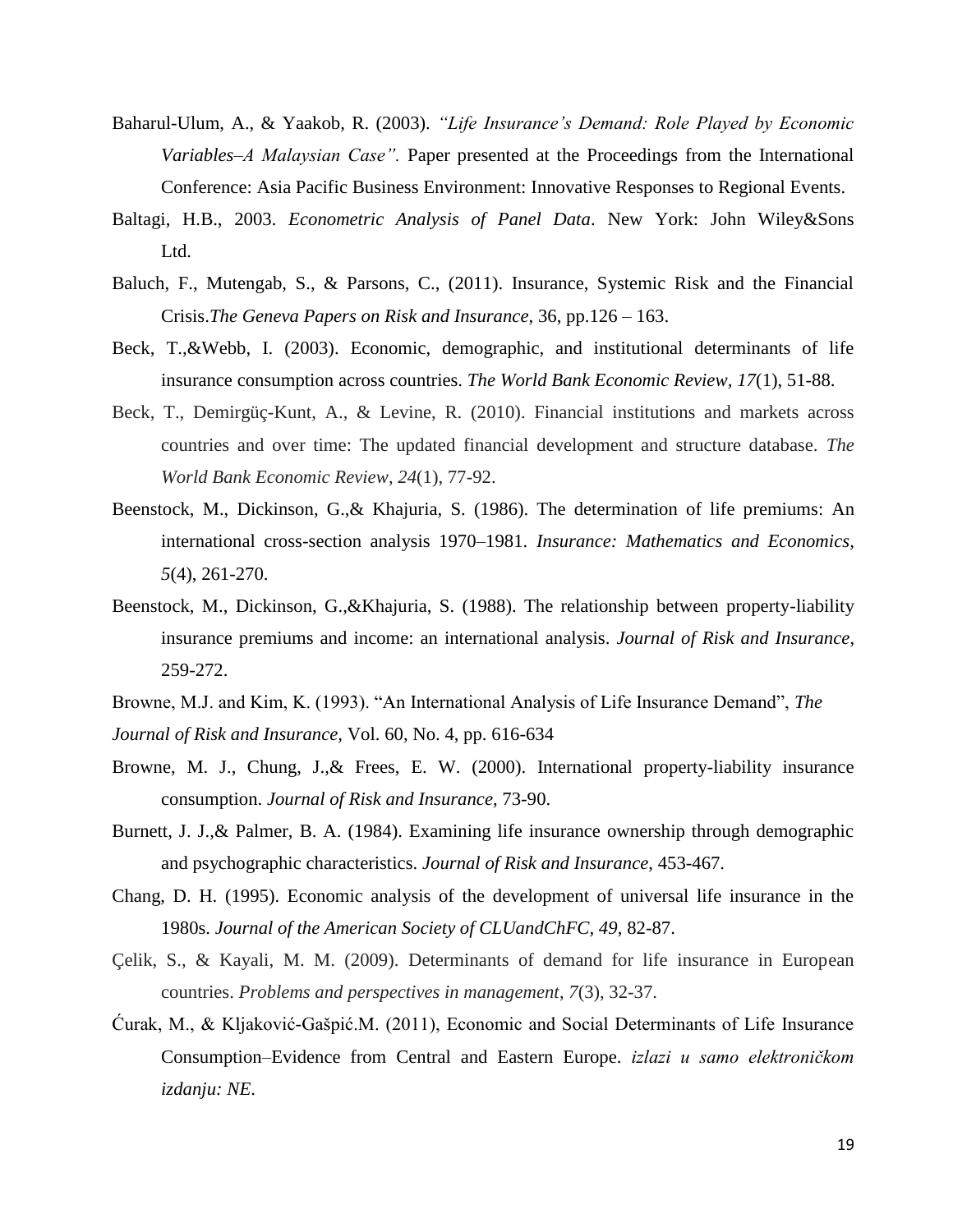- Dragos, C.,& Farcas-Dragos, S. (2013). The Role of Institutional Factors Over the National Insurance Demand: Theoretical Approach and Econometric Estimations. *Transylvanian Review of Administrative Sciences E, 39*, 32-45.
- Einav, L. and Finkelstein, A. (2011). "Selection in Insurance Markets: Theory and Empirics in Pictures", *Journal of Economic Perspectives*—Volume 25, Number 1—Winter 2011— Pages 115–138
- Feyen, E., Lester, R., & Rocha, R. (2011). "What drives the development of the insurance sector? An empirical analysis based on a panel of developed and developing countries", World Bank Working Paper 5572.
- Feldman, D.H. and Gang, I.N. (1990) 'Financial development and the price of services', Economic Development andCultural Change 38(2): 341–352
- Fortune, P. (1973). A theory of optimal life insurance: Development and tests. *The Journal of Finance, 28*(3), 587-600.
- Firtescu, B., (2014). Influence Factors on European Life Insurance Market during Crises", *Procedia Economics and Finance*, 16, pp.348 – 355
- Gandolfi, A. S., &Miners, L. (1996). Gender-based differences in life insurance ownership. *Journal of Risk and Insurance*, 683-693.
- Global Financial Development Database (GFDD) 2015, the World Bank
- Harrington, S.E., 2009. The financial crisis, systemic risk, and the future of insurance regulation. J. Risk Insur. 76 (4), 785–819.
- Hausman, J. A. (1978). Specification tests in econometrics. Econometrica 46: 1251–1271.
- Hussels, S., Ward, D.,&Zurbruegg, R. (2005). Stimulating the demand for insurance. *Risk Management and Insurance Review, 8*(2), 257-278.
- Hwang, T.,& Gao, S. (2003). The determinants of the demand for life insurance in an emerging economy–the case of China. *Managerial Finance, 29*(5/6), 82-96.
- Hwang, T.,& Greenford, B. (2005). A Cross‐Section Analysis of the Determinants of Life Insurance Consumption in Mainland China, Hong Kong, and Taiwan. *Risk Management and Insurance Review, 8*(1), 103-125.
- IMf, B. (2009). FSB (2009). Guidance to Assess the Systemic Importance of Financial Institutions, Markets and Instruments: Initial Considerations. *Report to the G20 Finance Ministers and Governors*.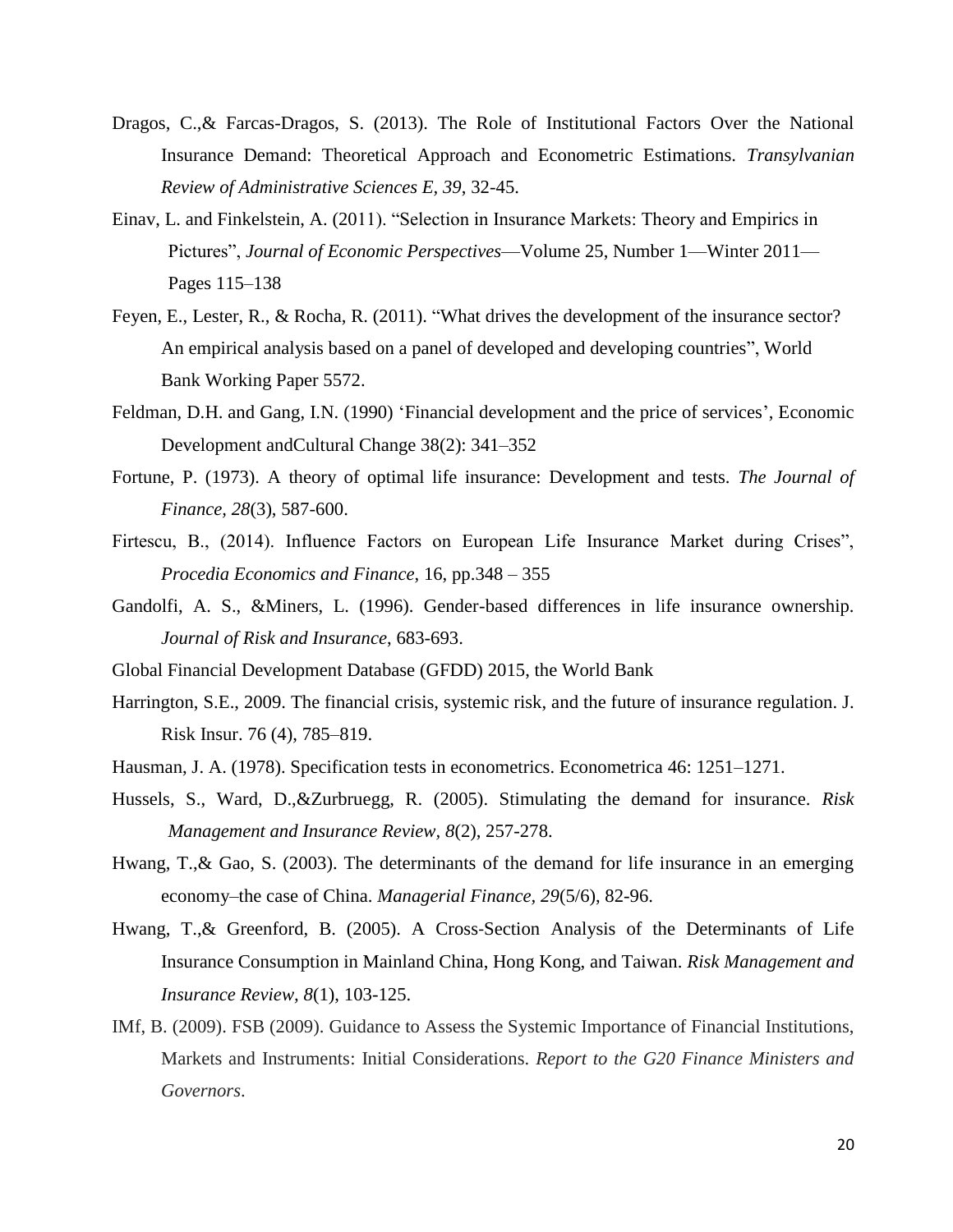- Kjosevski, J. (2012)., The determinants of life insurance demand in central and Southeastern Europe, *InternationalJournal of Economics and Finance*4(3): 237–247.
- Im, K.S. M. H. Pesaran & Shin, Y., (2003). Testing for Unit Roots in Heterogeneous Panels. *Journal of Econometrics*, 115, pp. 53-74.
- Lenten, L. J.,& Rulli, D. N. (2006). A time-series analysis of the demand for life insurance companies in Australia: an unobserved components approach. *Australian Journal of Management, 31*(1), 41-66.
- Levin, A., Lin, C., & James, C. C., (2002). Unit Root Test in Panel Data: Asymptotic and Finite Sample Properties. *Journal of Econometrics* 108, pp. 1-24.
- Lewis, F.D. (1989)., Dependents and the demand for life insurance, American Economic Review 79(3):452–466.
- Li, D., Moshirian, F., Nguyen, P.,& Wee, T. (2007). The demand for life insurance in OECD countries. *Journal of Risk and Insurance, 74*(3), 637-652.
- Maddala, G.S. & Wu, S., (1999). A Comparative Study of Unit Root Tests with Panel Data and A New Simple Test. *Oxford Bulletin of Economics and Statistics*, 61, pp.631-52
- Millo, G. and Carmeci, G. (2011)., Non-life insurance consumption in Italy: A sub-regional panel data analysis,Journal of Geographical Systems 13(3): 273–298.
- Millo, G. and Carmeci, G. (2015)., A subregional panel data analysis of life insurance consumption in Italy, TheJournal of Risk and Insurance 82(2): 317–340.
- Mitra, D. and Ghosh, A. (2010)., Determinants of life insurance demand in India in the post economic reform era(1991–2008)', International Journal of Business Management, Economics and Information Technology 2(1):19–36
- Nesterova, D. (2008). Determinants of the demand for life insurance: Evidence from selected CIS and CEE countries. *National University "Kyiv-Mohyla Academy" Master's Program in Economics*.
- Ostry, J. D., Ghosh, A. R., Kim, J. I., & Qureshi, M. S. (2010). *Fiscal space*. International Monetary Fund, Research Department.
- Outreville, J. F. (1996). Life insurance markets in developing countries. *Journal of Risk and Insurance*, 263-278.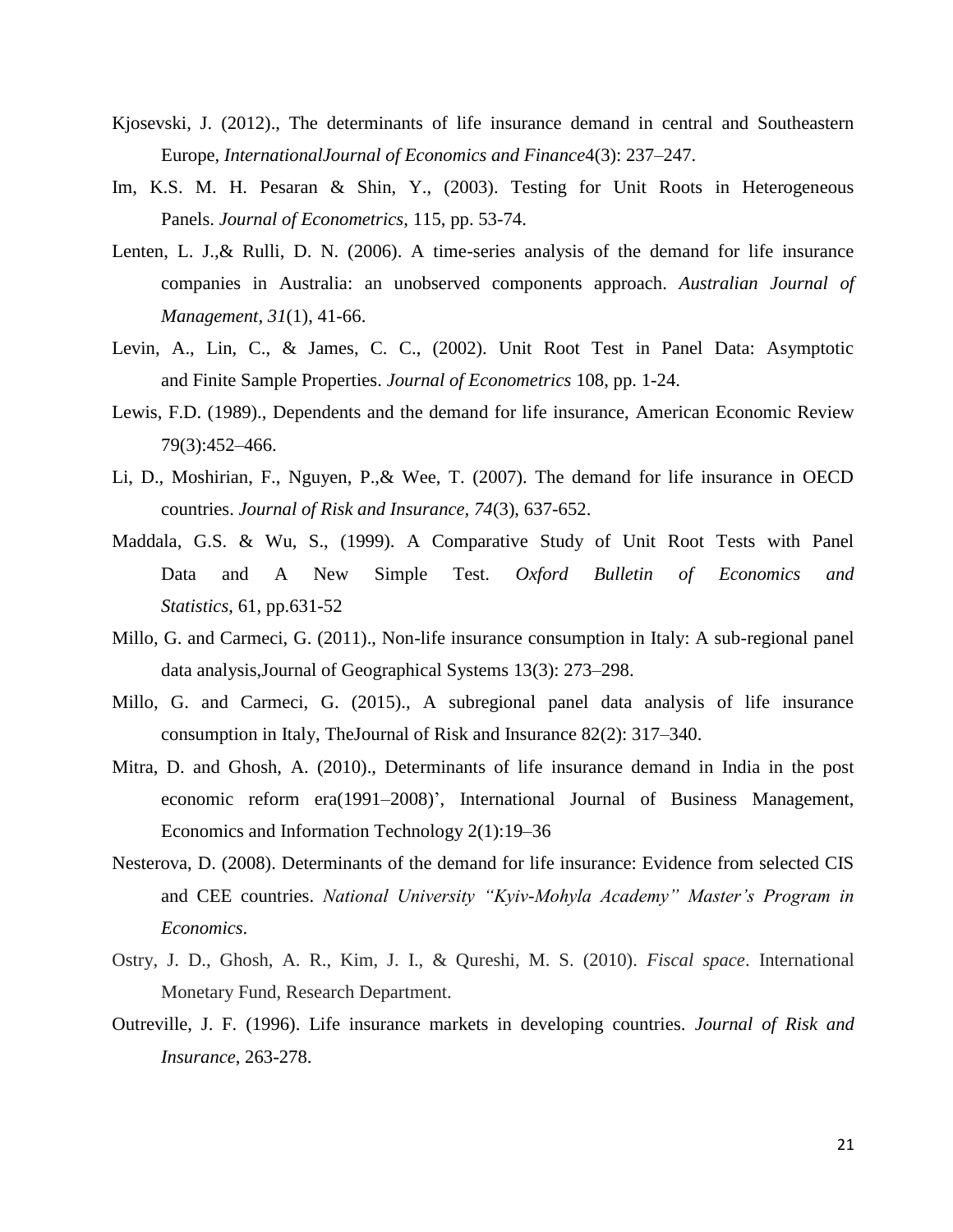- Park, S & Lemaire, J (2012), The Impact of Culture on the Demand for Non-Life Insurance, *ASTIN Bulletin*, vol. 42, pp. 501-527
- Pesaran, M.H. (2004) "General diagnostic tests for cross section dependence in panels", *Cambridge Working Papers in Economics* No. 0435, Faculty of Economics, University of Cambridge
- Savvides, S. (2006). Inquiry into the Macroeconomic and Household Motives to Demand Life Insurance: Review and Empirical Evidence from Cyprus. *Journal of BusinessandSociety,* .
- Schich, S., (2009). Insurance Companies and the Financial Crisis. *OECD Journal: Financial Market Trends*, 2
- Schlesinger H. (2000). "The Theory of Insurance Demand", in Dionne G. (eds) Handbook of Insurance. Huebner International Series on Risk, Insurance, and Economic Security, vol. 22. Springer, Dordrecht
- Sen, S. (2008). *An analysis of life insurance demand determinants for selected Asian Economies and India*: Madras School of Economics.
- Sen, S.,&Madheswaran, S. (2007). *Are life insurance demand determinants valid for selected Asian economies and India?* Paper presented at the Paper for Presentation at the 11th Annual Meeting of APRIA.
- Sen, S. and Madheswaran, S. (2013) 'Regional determinants of life insurance consumption: Evidence from selected Asian economies', Asian‐Pacific Economic Literature 27(2): 86– 103
- Swiss-Re. (2015). World insurance in 2014: back to life. *Sigma*, *4*(2015), 34-43.
- Swiss-Re,. (2013). "World insurance in 2012: progressing on long and winding road to recovery", Swiss Reinsurance Company, Economic Research and Consulting, Switzerland.
- Trinh, T., X. Nguyen, and P. Sgro. 2016. "Determinants of Non-life Insurance Expenditure in Developed and Developing Countries: An Empirical Investigation." *Applied Economics*, 48 (58): 5639–5653.
- Truett, D. B.,& Truett, L. J. (1990). The demand for life insurance in Mexico and the United States: A comparative study. *Journal of Risk and Insurance*, 321-328.
- World Development Indicators (2015), the World Bank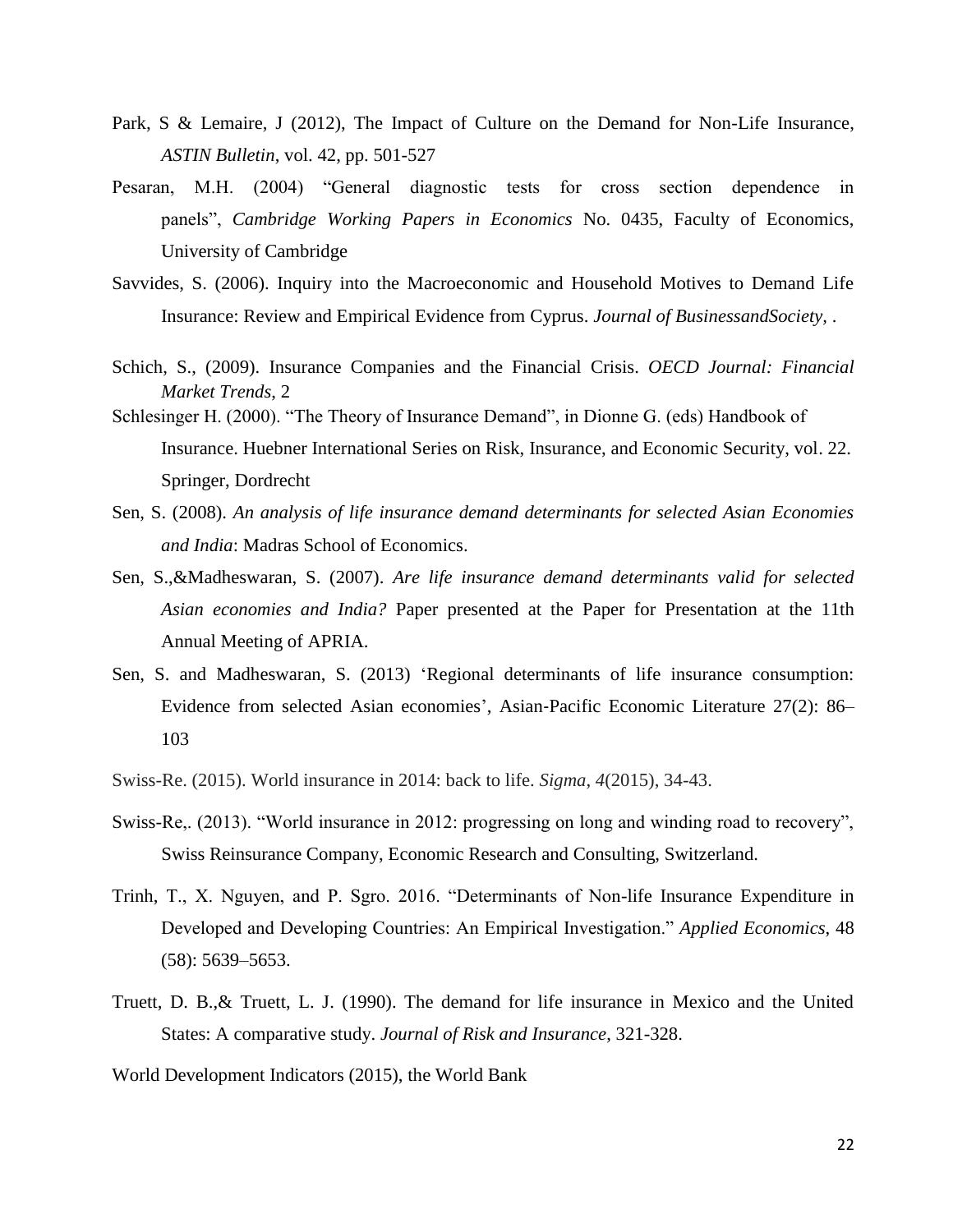- Ward, D.,&Zurbruegg, R. (2000). Does insurance promote economic growth? Evidence from OECD countries. *Journal of Risk and Insurance*, 489-506.
- Ward, D., & Zurbruegg, R. (2002). Law, politics and life insurance consumption in Asia. *The Geneva Papers on Risk and Insurance Issues and Practice*, *27*(3), 395-412.
- Yaari, M. E. (1965). "Uncertain Lifetime, Life Insurance, and the Theory of the Consumer,"
- *Review of Economic Studies*, April, 32, 137-50.
- Yŏn, H.-c. (1996). *Future Reform Strategies of Health Insurance Program in Korea* (Vol. 96): Korea Institute for Health and Social Affairs.
- Zerriaa, M., & Noubbigh, H. (2016)., Demand for life insurance in the MENA Region. *The Geneva Papers on Risk and Insurance Issues and Practice*, 1–21.
- Zheng, W., Liu, Y, & Deng, Y. (2009)., A Comparative study of International Insurance Markets.*The Geneva Papers on Risk and Insurance Issues and Practice*, 85–99.